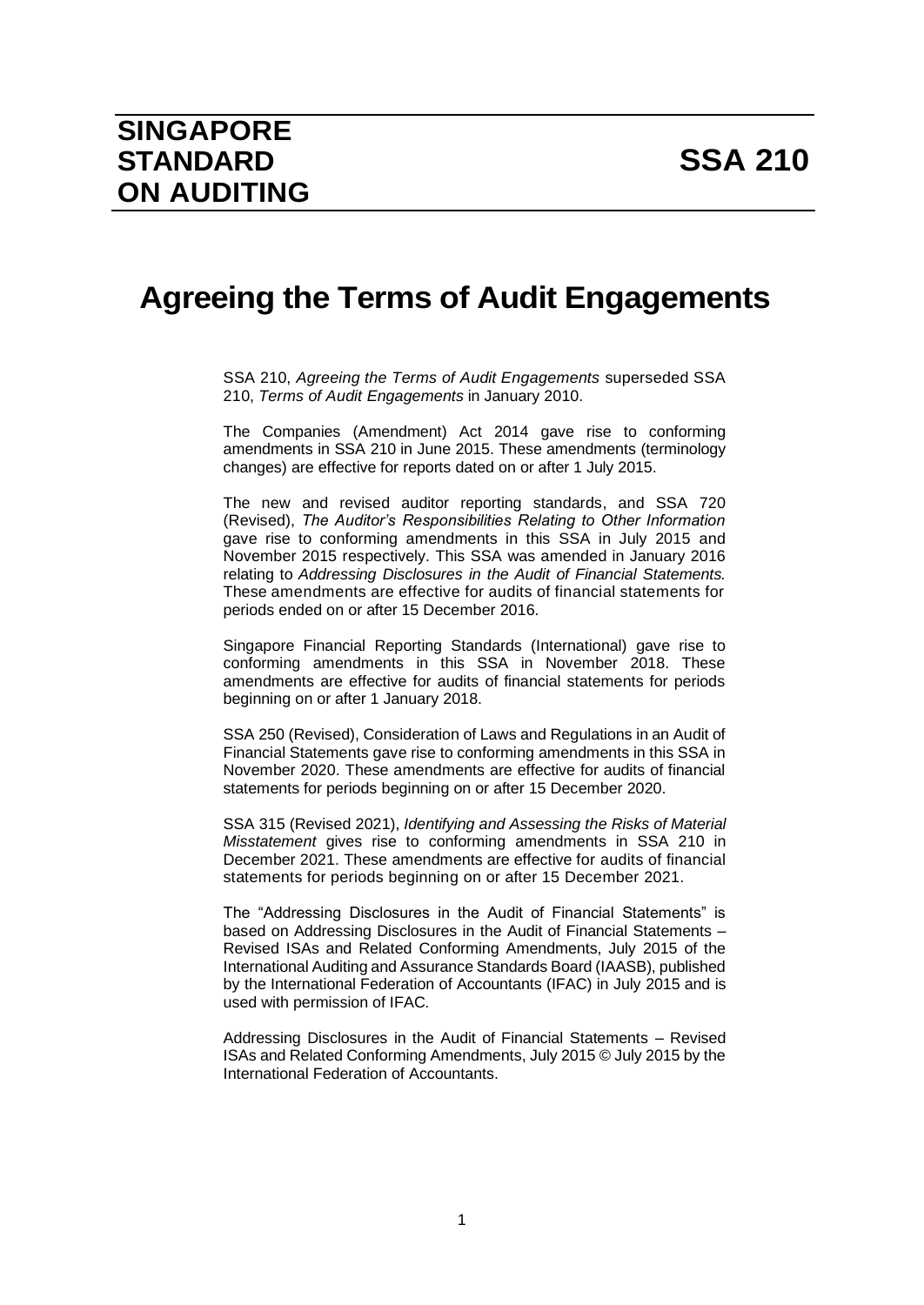# **SINGAPORE STANDARD ON AUDITING 210 AGREEING THE TERMS OF AUDIT ENGAGEMENTS**

(Effective for audits of financial statements for periods beginning on or after 15 December 2021)

# **CONTENTS**

Paragraph

| <b>Foreword</b>                                             |                |
|-------------------------------------------------------------|----------------|
| Introduction                                                |                |
| Scope of this SSA                                           | 1              |
| <b>Effective Date</b>                                       | $\overline{2}$ |
| Objective                                                   | 3              |
| <b>Definitions</b>                                          | $4 - 5$        |
| <b>Requirements</b>                                         |                |
| Preconditions for an Audit                                  | $6 - 8$        |
| Agreement on Audit Engagement Terms                         | $9 - 12$       |
| <b>Recurring Audits</b>                                     | 13             |
| Acceptance of a Change in the Terms of the Audit Engagement | $14 - 17$      |
| Additional Considerations in Engagement Acceptance          | $18 - 21$      |
| <b>Application and Other Explanatory Material</b>           |                |
| Scope of this SSA                                           | A1             |
| Preconditions for an Audit                                  | A2-A21         |
| Agreement on Audit Engagement Terms                         | A22-A28        |
| <b>Recurring Audits</b>                                     | A29            |
| Acceptance of a Change in the Terms of the Audit Engagement | A30-A34        |
| Additional Considerations in Engagement Acceptance          | A35-A38        |
| Appendix 1: Example of an Audit Engagement Letter           |                |
| Appendix 2: Determining the Acceptability of General        |                |
| <b>Purpose Frameworks</b>                                   |                |

Singapore Standard on Auditing (SSA) 210, *Agreeing the Terms of Audit Engagements* should be read in conjunction with SSA 200, *Overall Objectives of the Independent Auditor and the Conduct of an Audit in Accordance with Singapore Standards on Auditing*.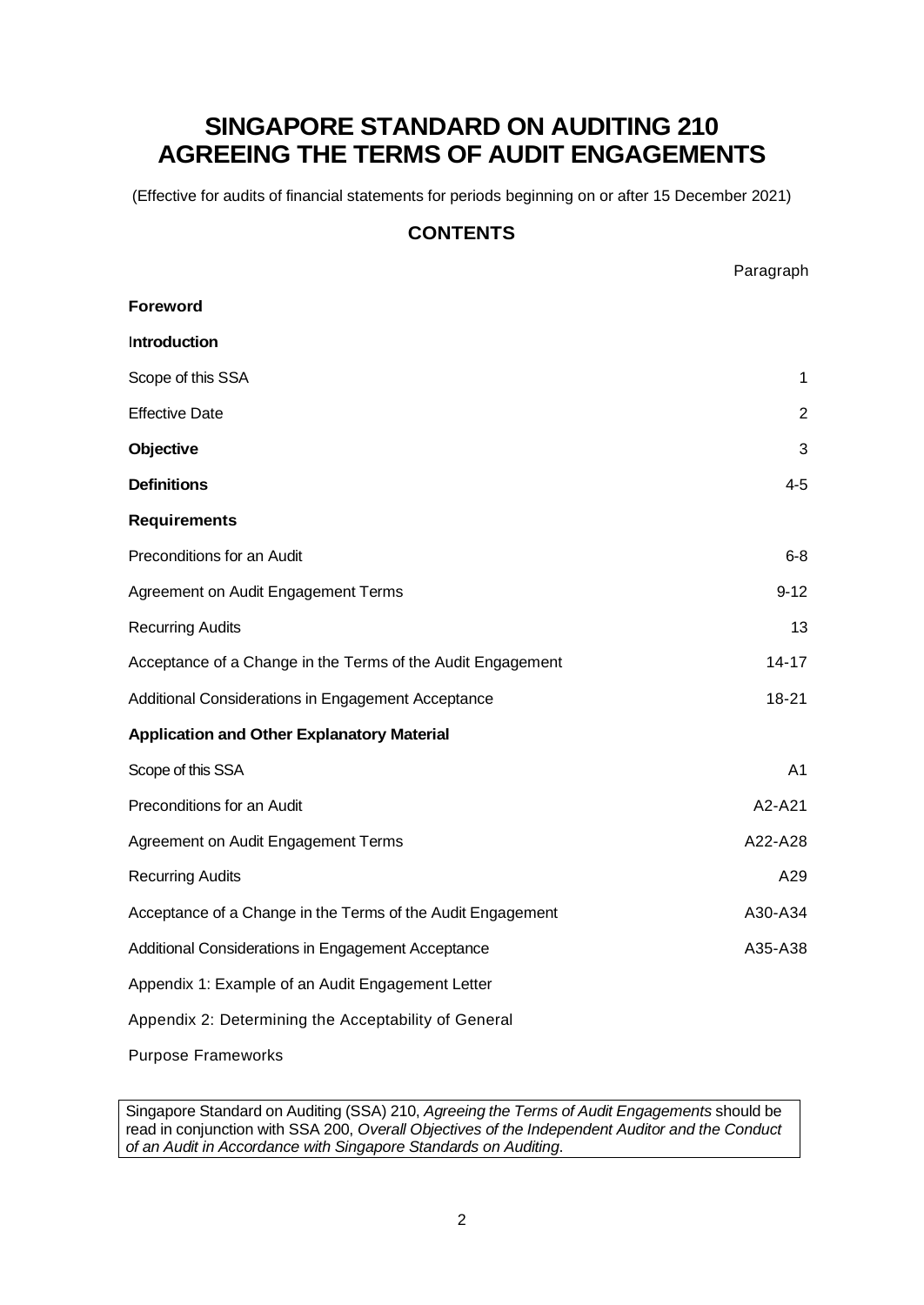# **SINGAPORE STANDARD SSA 210 ON AUDITING**

# **Foreword**

- i. This Standard is based on International Standard on Auditing 210, with such amendments as were considered appropriate for local adoption.
- ii. The major amendments are as follows:
	- (a) Paragraph 12

Inserting "[For Singapore incorporated companies, refer to Para. A27]" at the end of para 12.

(b) Paragraph A8

... International Public Sector Accounting Standards (IPSASs) promulgated by the International Public Sector Accounting Standards Board; and ...

is replaced by

... International Public Sector Accounting Standards (IPSASs) promulgated by the International Public Sector Accounting Standards Board or national public sector accounting standards; and ...

(c) Paragraph A27

Adding a reference with 'superscript  $+$ ' after the wording "such written agreement may use the wording of the law<sup>+</sup>

The wording is as follows:

If, in the circumstances described in paragraphs A23 and A28, the auditor concludes that it is not necessary to record certain terms of the audit engagement in an audit engagement letter, the auditor is still required by paragraph 11 to seek the written agreement from management that it acknowledges and understands that it has the responsibilities set out in paragraph 6(b). However, in accordance with paragraph 12, such written agreement may use the wording of the law<sup>+</sup> or regulation if such law or regulation establishes responsibilities for management that are equivalent in effect to those described in paragraph 6(b). The accounting profession, audit standards setter, or audit regulator in a jurisdiction may have provided guidance as to whether the description in law or regulation is equivalent.

+ For Singapore incorporated companies, the description of responsibilities for the financial statements is as follows:

*Management is responsible for the preparation of financial statements that give a true and*  fair view in accordance with the provisions of the Companies Act, Chapter 50 and *[Singapore Financial Reporting Standards (International) / Financial Reporting Standards in Singapore / Singapore Financial Reporting Standard for Small Entities], and for devising*  and maintaining a system of internal accounting controls sufficient to provide a *reasonable assurance that assets are safeguarded against loss from unauthorised use or disposition; and transactions are properly authorised and that they are recorded as necessary to permit the preparation of true and fair financial statements and to maintain accountability of assets.*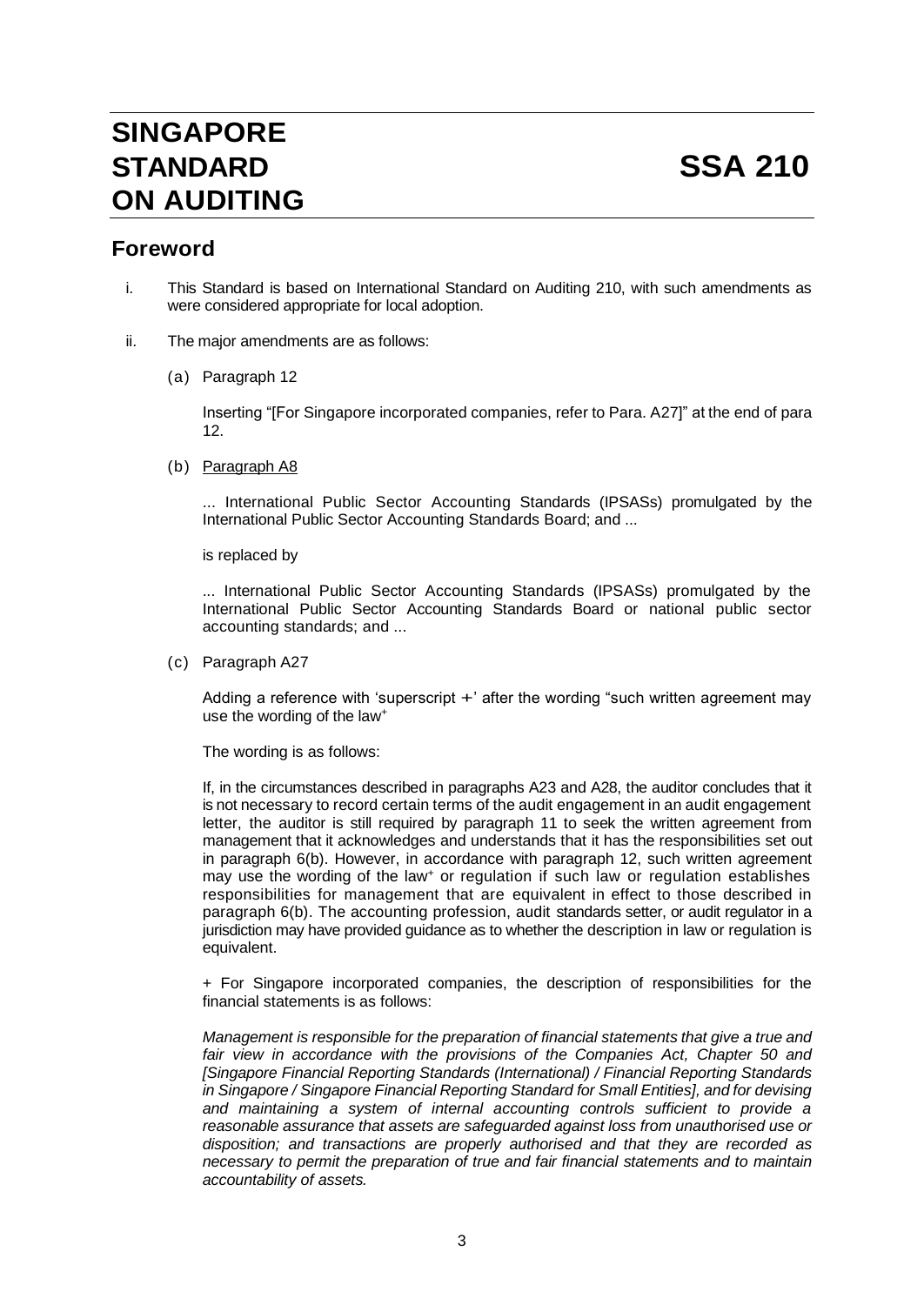#### (d) Appendix 1

... Our audit will be conducted on the basis that [management and, where appropriate, those charged with governance] acknowledge and understand that they have responsibility:

- (a) For the preparation and fair presentation of the financial statements in accordance with International Financial Reporting Standards;
- (b) For such internal control as [management] determines is necessary to enable the preparation of financial statements that are free from material misstatement, whether due to fraud or error; and ...

#### is replaced by

... Our audit will be conducted on the basis that [management and, where appropriate, those charged with governance] acknowledge and understand that they have responsibility:

- (a) For the preparation of financial statements that give a true and fair view in accordance with the provisions of the Companies Act, Chapter 50 (the Act) and [Singapore Financial Reporting Standards (International) / Financial Reporting Standards in Singapore / Singapore Financial Reporting Standard for Small Entities];
- (b) For devising and maintaining a system of internal accounting controls sufficient to provide a reasonable assurance that assets are safeguarded against loss from unauthorised use or disposition; and transactions are properly authorised and that they are recorded as necessary to permit the preparation of true and fair financial statements and to maintain accountability of assets; and ...
- (e) Appendix 1

[*The responsibilities of management and identification of the applicable financial reporting framework (for purposes of this example it is assumed that the auditor has not determined that the law or regulation prescribes those responsibilities in appropriate terms; the descriptions in paragraph 6(b) of this SSA are therefore used).*]

#### is replaced by

[*The responsibilities of management and identification of the applicable financial reporting framework (for purposes of this example it is assumed that the auditor is conducting an audit of a company incorporated under the Companies Act, Chapter 50 (the Act)*]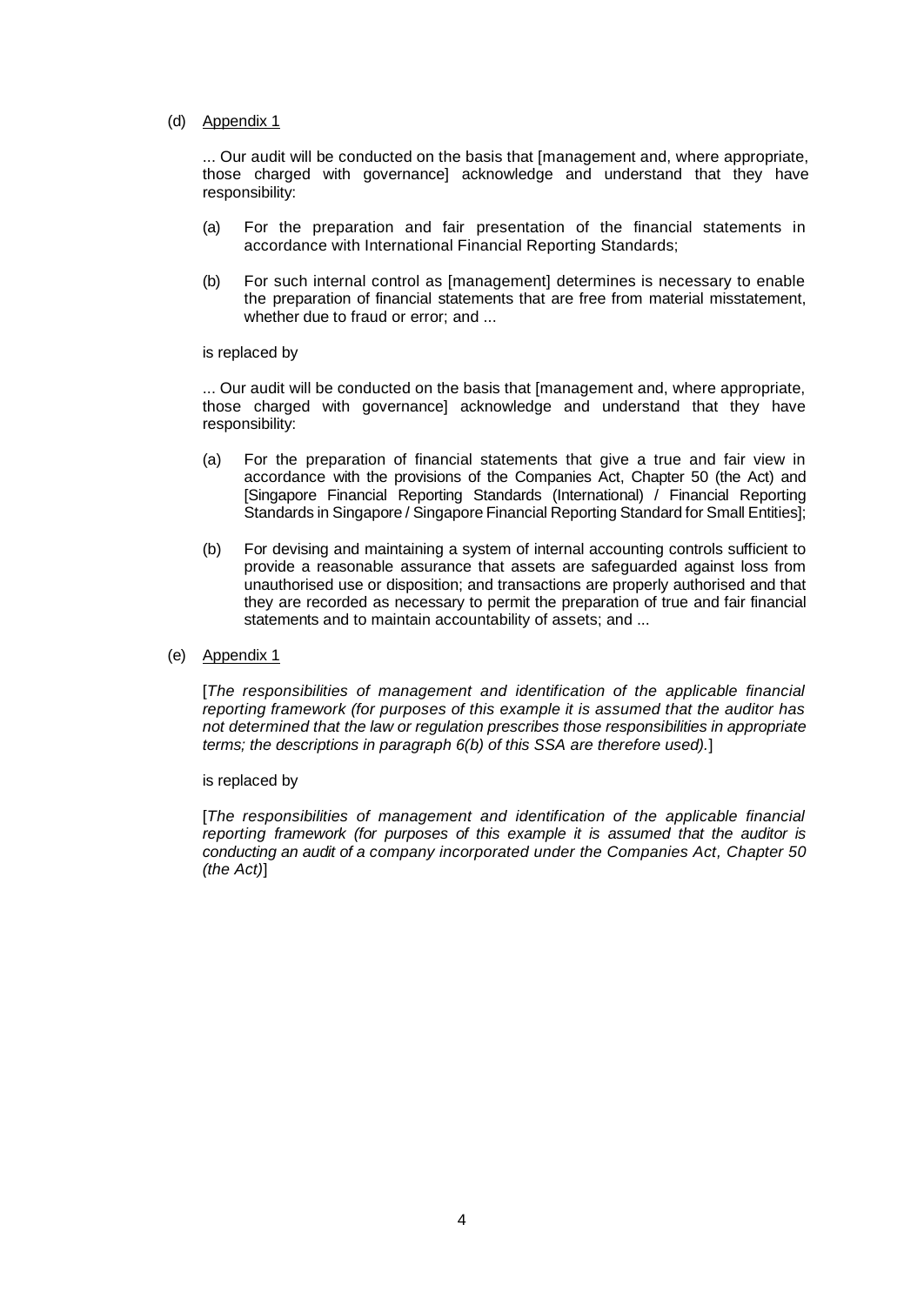# **Introduction**

# **Scope of this SSA**

1. This Singapore Standard on Auditing (SSA) deals with the auditor's responsibilities in agreeing the terms of the audit engagement with management and, where appropriate, those charged with governance. This includes establishing that certain preconditions for an audit, responsibility for which rests with management and, where appropriate, those charged with governance, are present. SSA 220<sup>1</sup> deals with those aspects of engagement acceptance that are within the control of the auditor. (Ref: Para. A1)

## **Effective Date**

2. This SSA is effective for audits of financial statements for periods beginning on or after 15 December 2021.

# **Objective**

- 3. The objective of the auditor is to accept or continue an audit engagement only when the basis upon which it is to be performed has been agreed, through:
	- (a) Establishing whether the preconditions for an audit are present; and
	- (b) Confirming that there is a common understanding between the auditor and management and, where appropriate, those charged with governance of the terms of the audit engagement.

# **Definitions**

4. For purposes of the SSAs, the following term has the meaning attributed below:

Preconditions for an audit – The use by management of an acceptable financial reporting framework in the preparation of the financial statements and the agreement of management and, where appropriate, those charged with governance to the premise<sup>2</sup> on which an audit is conducted.

5. For the purposes of this SSA, references to "management" should be read hereafter as "management and, where appropriate, those charged with governance."

# **Requirements**

# **Preconditions for an Audit**

- 6. In order to establish whether the preconditions for an audit are present, the auditor shall:
	- (a) Determine whether the financial reporting framework to be applied in the preparation of the financial statements is acceptable; and (Ref: Para. A2-A10)
	- (b) Obtain the agreement of management that it acknowledges and understands its responsibility: (Ref: Para. A11-A14, A21)
		- (i) For the preparation of the financial statements in accordance with the applicable financial reporting framework, including where relevant their fair presentation; (Ref: Para. A15)

<sup>1</sup> SSA 220, *Quality Control for an Audit of Financial Statements*.

<sup>2</sup> SSA 200, *Overall Objectives of the Independent Auditor and the Conduct of an Audit in Accordance with Singapore Standards on Auditing*, paragraph 13.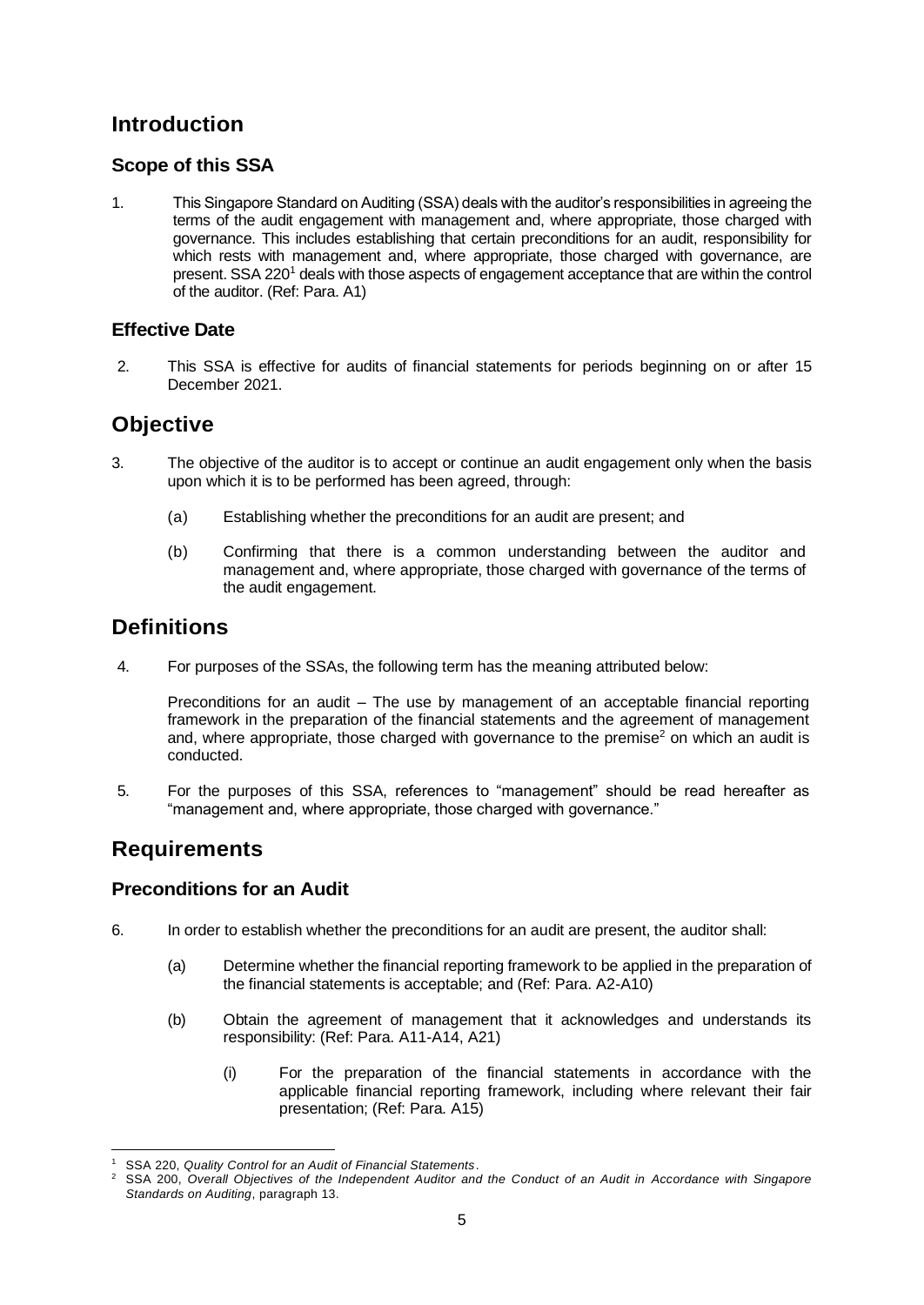- (ii) For such internal control as management determines is necessary to enable the preparation of financial statements that are free from material misstatement, whether due to fraud or error; and (Ref: Para.12, A16-A19)
- (iii) To provide the auditor with:
	- a. Access to all information of which management is aware that is relevant to the preparation of the financial statements such as records, documentation and other matters;
	- b. Additional information that the auditor may request from management for the purpose of the audit; and (Ref: Para. A20)
	- c. Unrestricted access to persons within the entity from whom the auditor determines it necessary to obtain audit evidence.

### *Limitation on Scope Prior to Audit Engagement Acceptance*

7. If management or those charged with governance impose a limitation on the scope of the auditor's work in the terms of a proposed audit engagement such that the auditor believes the limitation will result in the auditor disclaiming an opinion on the financial statements, the auditor shall not accept such a limited engagement as an audit engagement, unless required by law or regulation to do so.

#### *Other Factors Affecting Audit Engagement Acceptance*

- 8. If the preconditions for an audit are not present, the auditor shall discuss the matter with management. Unless required by law or regulation to do so, the auditor shall not accept the proposed audit engagement:
	- (a) If the auditor has determined that the financial reporting framework to be applied in the preparation of the financial statements is unacceptable, except as provided in paragraph 19; or
	- (b) If the agreement referred to in paragraph 6(b) has not been obtained.

### **Agreement on Audit Engagement Terms**

- 9. The auditor shall agree the terms of the audit engagement with management or those charged with governance, as appropriate. (Ref: Para. A22)
- 10. Subject to paragraph 11, the agreed terms of the audit engagement shall be recorded in an audit engagement letter or other suitable form of written agreement and shall include: (Ref: Para. A23- A26)
	- (a) The objective and scope of the audit of the financial statements;
	- (b) The responsibilities of the auditor;
	- (c) The responsibilities of management;
	- (d) Identification of the applicable financial reporting framework for the preparation of the financial statements; and
	- (e) Reference to the expected form and content of any reports to be issued by the auditor; and (Ref: Para. A24a)
	- (f) A statement that there may be circumstances in which a report may differ from its expected form and content.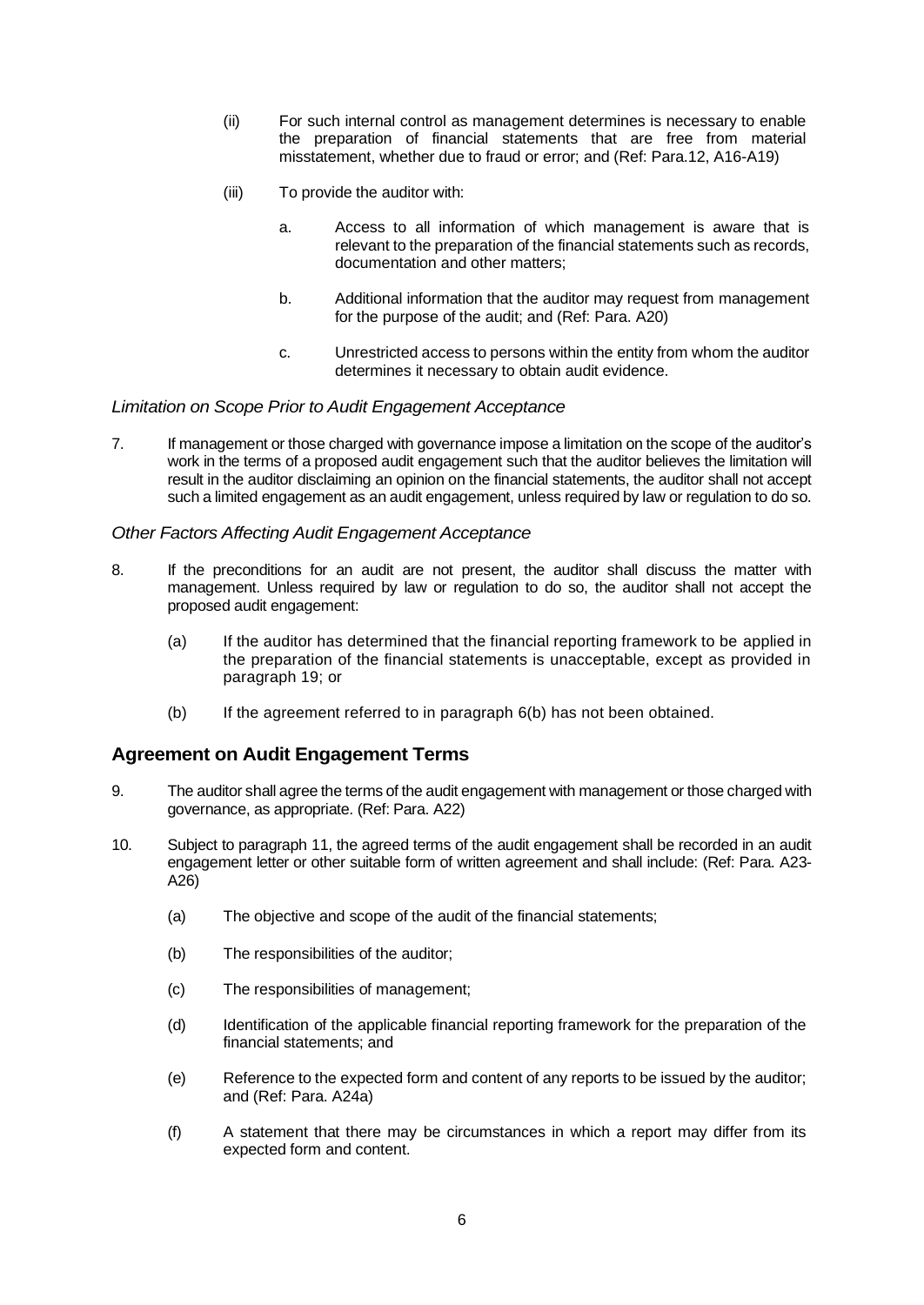- 11. If law or regulation prescribes in sufficient detail the terms of the audit engagement referred to in paragraph 10, the auditor need not record them in a written agreement, except for the fact that such law or regulation applies and that management acknowledges and understands its responsibilities as set out in paragraph 6(b). (Ref: Para. A23, A27-A28)
- 12. If law or regulation prescribes responsibilities of management similar to those described in paragraph 6(b), the auditor may determine that the law or regulation includes responsibilities that, in the auditor's judgment, are equivalent in effect to those set out in that paragraph. For such responsibilities that are equivalent, the auditor may use the wording of the law or regulation to describe them in the written agreement. For those responsibilities that are not prescribed by law or regulation such that their effect is equivalent, the written agreement shall use the description in paragraph 6(b). (Ref: Para. A27) [For Singapore incorporated companies, refer to Para. A27]

# **Recurring Audits**

13. On recurring audits, the auditor shall assess whether circumstances require the terms of the audit engagement to be revised and whether there is a need to remind the entity of the existing terms of the audit engagement. (Ref: Para. A29)

# **Acceptance of a Change in the Terms of the Audit Engagement**

- 14. The auditor shall not agree to a change in the terms of the audit engagement where there is no reasonable justification for doing so. (Ref: Para. A30-A32)
- 15. If, prior to completing the audit engagement, the auditor is requested to change the audit engagement to an engagement that conveys a lower level of assurance, the auditor shall determine whether there is reasonable justification for doing so. (Ref: Para. A33-A34)
- 16. If the terms of the audit engagement are changed, the auditor and management shall agree on and record the new terms of the engagement in an engagement letter or other suitable form of written agreement.
- 17. If the auditor is unable to agree to a change of the terms of the audit engagement and is not permitted by management to continue the original audit engagement, the auditor shall:
	- (a) Withdraw from the audit engagement where possible under applicable law or regulation; and
	- (b) Determine whether there is any obligation, either contractual or otherwise, to report the circumstances to other parties, such as those charged with governance, owners or regulators.

# **Additional Considerations in Engagement Acceptance**

### *Financial Reporting Standards Supplemented by Law or Regulation*

- 18. If financial reporting standards established by an authorised or recognised standards setting organisation are supplemented by law or regulation, the auditor shall determine whether there are any conflicts between the financial reporting standards and the additional requirements. If such conflicts exist, the auditor shall discuss with management the nature of the additional requirements and shall agree whether:
	- (a) The additional requirements can be met through additional disclosures in the financial statements; or
	- (b) The description of the applicable financial reporting framework in the financial statements can be amended accordingly.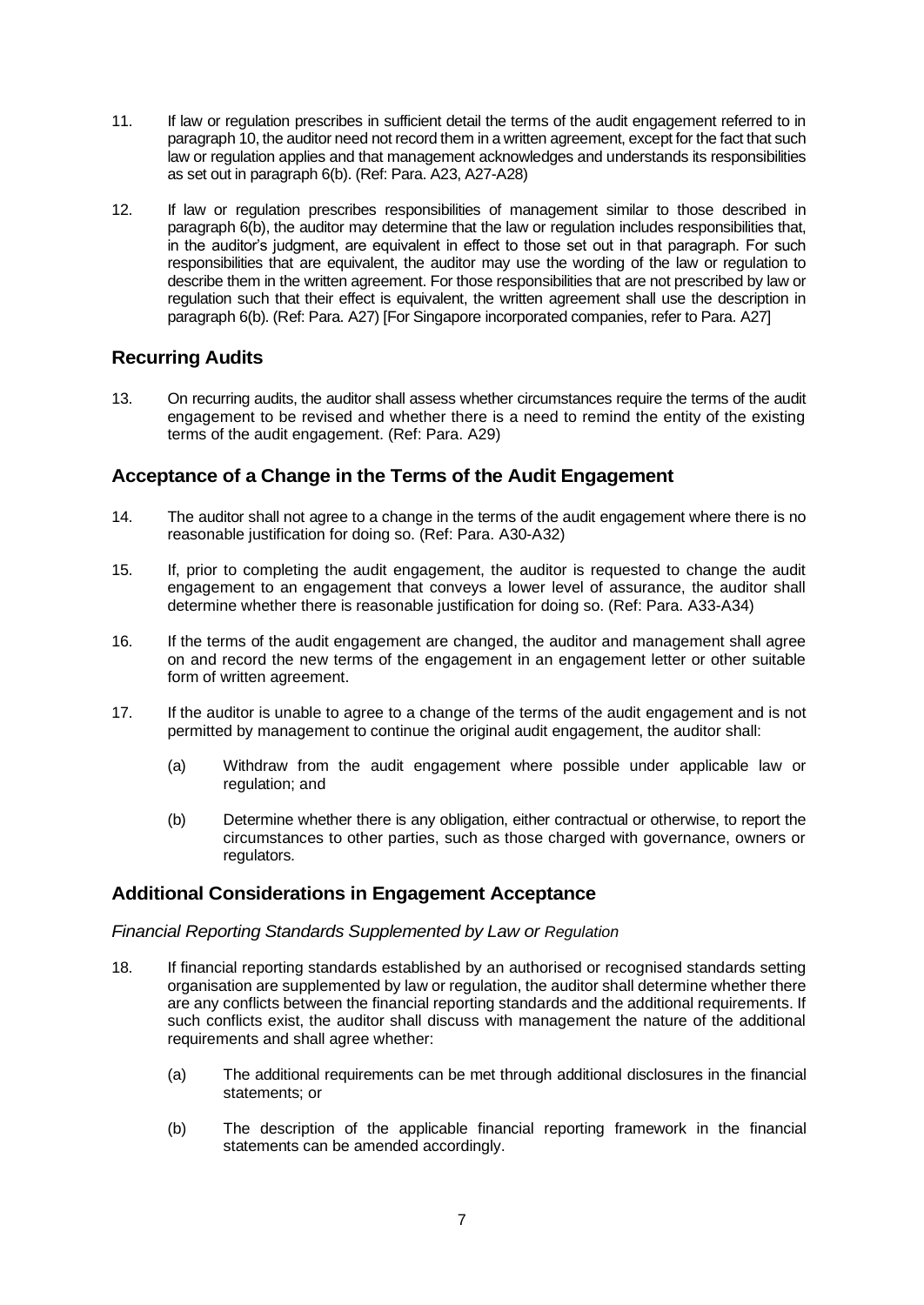If neither of the above actions is possible, the auditor shall determine whether it will be necessary to modify the auditor's opinion in accordance with SSA 705 (Revised).<sup>3</sup> (Ref: Para. A35)

### *Financial Reporting Framework Prescribed by Law or Regulation—Other Matters Affecting Acceptance*

- 19. If the auditor has determined that the financial reporting framework prescribed by law or regulation would be unacceptable but for the fact that it is prescribed by law or regulation, the auditor shall accept the audit engagement only if the following conditions are present: (Ref: Para. A36)
	- (a) Management agrees to provide additional disclosures in the financial statements required to avoid the financial statements being misleading; and
	- (b) It is recognised in the terms of the audit engagement that:
		- (i) The auditor's report on the financial statements will incorporate an Emphasis of Matter paragraph, drawing users' attention to the additional disclosures, in accordance with SSA 706 (Revised); <sup>4</sup> and
		- (ii) Unless the auditor is required by law or regulation to express the auditor's opinion on the financial statements by using the phrases "present fairly, in all material respects," or "give a true and fair view" in accordance with the applicable financial reporting framework, the auditor's opinion on the financial statements will not include such phrases.
- 20. If the conditions outlined in paragraph 19 are not present and the auditor is required by law or regulation to undertake the audit engagement, the auditor shall:
	- (a) Evaluate the effect of the misleading nature of the financial statements on the auditor's report; and
	- (b) Include appropriate reference to this matter in the terms of the audit engagement.

### *Auditor's Report Prescribed by Law or Regulation*

- 21. In some cases, law or regulation of the relevant jurisdiction prescribes the layout or wording of the auditor's report in a form or in terms that are significantly different from the requirements of SSAs. In these circumstances, the auditor shall evaluate:
	- (a) Whether users might misunderstand the assurance obtained from the audit of the financial statements and, if so,
	- (b) Whether additional explanation in the auditor's report can mitigate possible misunderstanding.<sup>5</sup>

If the auditor concludes that additional explanation in the auditor's report cannot mitigate possible misunderstanding, the auditor shall not accept the audit engagement, unless required by law or regulation to do so. An audit conducted in accordance with such law or regulation does not comply with SSAs. Accordingly, the auditor shall not include any reference within the auditor's report to the audit having been conducted in accordance with SSAs.<sup>6</sup> (Ref: Para. A37-A38)

<sup>\*\*\*</sup>

<sup>3</sup> SSA 705 (Revised), *Modifications to the Opinion in the Independent Auditor's Report*.

<sup>4</sup> SSA 706 (Revised), *Emphasis of Matter Paragraphs and Other Matter Paragraphs in the Independent Auditor's Report*. <sup>5</sup> SSA 706 (Revised).

<sup>6</sup> See also SSA 700 (Revised), *Forming an Opinion and Reporting on Financial Statements*, paragraph 50.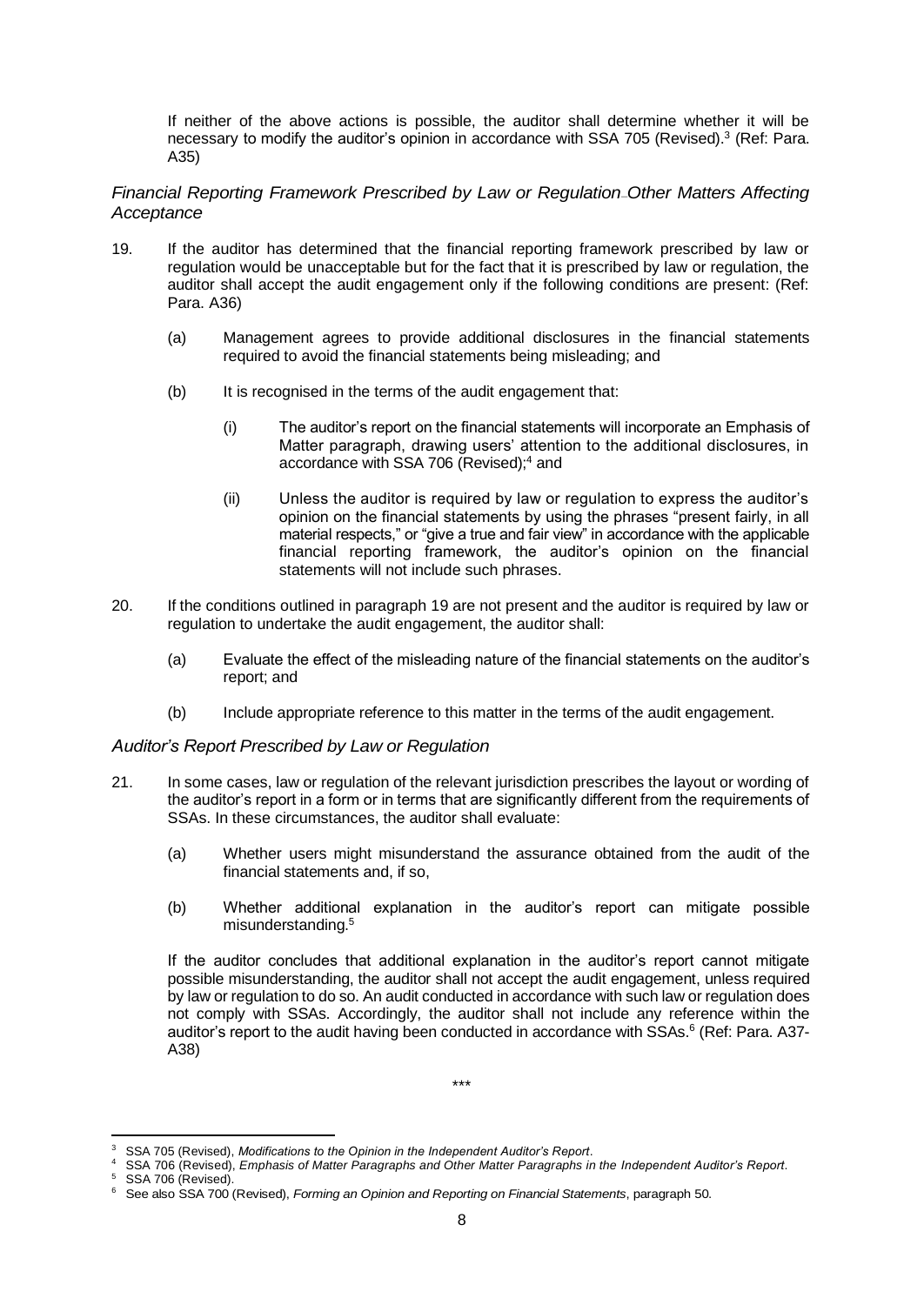# **Application and Other Explanatory Material**

# **Scope of this SSA** (Ref: Para. 1)

A1. Assurance engagements, which include audit engagements, may only be accepted when the practitioner considers that relevant ethical requirements such as independence and professional competence will be satisfied, and when the engagement exhibits certain characteristics.<sup>7</sup> The auditor's responsibilities in respect of ethical requirements in the context of the acceptance of an audit engagement and in so far as they are within the control of the auditor are dealt with in SSA 220.<sup>8</sup> This SSA deals with those matters (or preconditions) that are within the control of the entity and upon which it is necessary for the auditor and the entity's management to agree.

# **Preconditions for an Audit**

*The Financial Reporting Framework* (Ref: Para. 6(a))

- A2. A condition for acceptance of an assurance engagement is that the criteria referred to in the definition of an assurance engagement are suitable and available to intended users.<sup>9</sup> Criteria are the benchmarks used to evaluate or measure the subject matter including, where relevant, benchmarks for presentation and disclosure. Suitable criteria enable reasonably consistent evaluation or measurement of a subject matter within the context of professional judgment. For purposes of the SSAs, the applicable financial reporting framework provides the criteria the auditor uses to audit the financial statements, including where relevant their fair presentation.
- A3. Without an acceptable financial reporting framework, management does not have an appropriate basis for the preparation of the financial statements and the auditor does not have suitable criteria for auditing the financial statements. In many cases the auditor may presume that the applicable financial reporting framework is acceptable, as described in paragraphs A8- A9.

Determining the Acceptability of the Financial Reporting Framework

- A4. Factors that are relevant to the auditor's determination of the acceptability of the financial reporting framework to be applied in the preparation of the financial statements include:
	- The nature of the entity (for example, whether it is a business enterprise, a public sector entity or a not for profit organisation);
	- The purpose of the financial statements (for example, whether they are prepared to meet the common financial information needs of a wide range of users or the financial information needs of specific users);
	- The nature of the financial statements (for example, whether the financial statements are a complete set of financial statements or a single financial statement); and
	- Whether law or regulation prescribes the applicable financial reporting framework.
- A5. Many users of financial statements are not in a position to demand financial statements tailored to meet their specific information needs. While all the information needs of specific users cannot be met, there are financial information needs that are common to a wide range of users. Financial statements prepared in accordance with a financial reporting framework designed to meet the common financial information needs of a wide range of users are referred to as general purpose financial statements.

<sup>7</sup> *Framework for Assurance Engagements*, paragraph 17.

<sup>8</sup> SSA 220, paragraphs 9-11.

<sup>9</sup> *Framework for Assurance Engagements*, paragraph 17(b)(ii).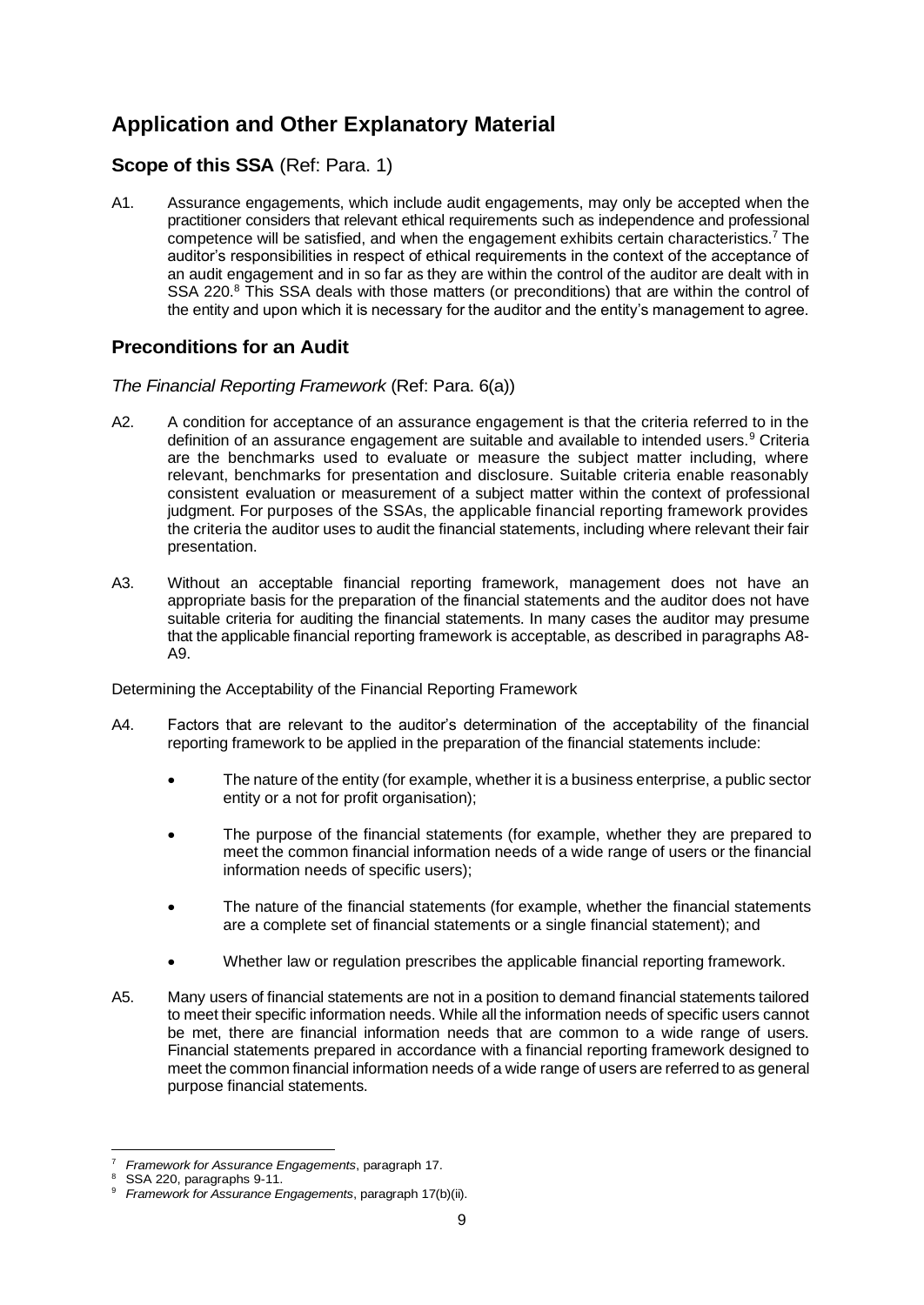- A6. In some cases, the financial statements will be prepared in accordance with a financial reporting framework designed to meet the financial information needs of specific users. Such financial statements are referred to as special purpose financial statements. The financial information needs of the intended users will determine the applicable financial reporting framework in these circumstances. SSA 800 discusses the acceptability of financial reporting frameworks designed to meet the financial information needs of specific users.<sup>10</sup>
- A7. Deficiencies in the applicable financial reporting framework that indicate that the framework is not acceptable may be encountered after the audit engagement has been accepted. When use of that framework is prescribed by law or regulation, the requirements of paragraphs 19-20 apply. When use of that framework is not prescribed by law or regulation, management may decide to adopt another framework that is acceptable. When management does so, as required by paragraph 16, new terms of the audit engagement are agreed to reflect the change in the framework as the previously agreed terms will no longer be accurate.

#### General purpose frameworks

- A8. At present, there is no objective and authoritative basis that has been generally recognised globally for judging the acceptability of general purpose frameworks. In the absence of such a basis, financial reporting standards established by organisations that are authorised or recognised to promulgate standards to be used by certain types of entities are presumed to be acceptable for general purpose financial statements prepared by such entities, provided the organisations follow an established and transparent process involving deliberation and consideration of the views of a wide range of stakeholders. Examples of such financial reporting standards include:
	- Singapore Financial Reporting Standards (International) (SFRS(I)s), Financial Reporting Standards in Singapore (FRSs) and Singapore Financial Reporting Standard for Small Entities (SFRS for Small Entities) promulgated by the Accounting Standards Council;
	- International Public Sector Accounting Standards (IPSASs) promulgated by the International Public Sector Accounting Standards Board or national public sector accounting standards; and
	- Accounting principles promulgated by an authorised or recognised standards setting organisation in a particular jurisdiction, provided the organisation follows an established and transparent process involving deliberation and consideration of the views of a wide range of stakeholders.

These financial reporting standards are often identified as the applicable financial reporting framework in law or regulation governing the preparation of general purpose financial statements.

Financial reporting frameworks prescribed by law or regulation

A9. In accordance with paragraph 6(a), the auditor is required to determine whether the financial reporting framework, to be applied in the preparation of the financial statements, is acceptable. In some jurisdictions, law or regulation may prescribe the financial reporting framework to be used in the preparation of general purpose financial statements for certain types of entities. In the absence of indications to the contrary, such a financial reporting framework is presumed to be acceptable for general purpose financial statements prepared by such entities. In the event that the framework is not considered to be acceptable, paragraphs 19-20 apply.

Jurisdictions that do not have standards setting organisations or prescribed financial reporting frameworks

<sup>10</sup> SSA 800, *Special Considerations—Audits of Financial Statements Prepared in Accordance with Special Purpose Frameworks*, paragraph 8.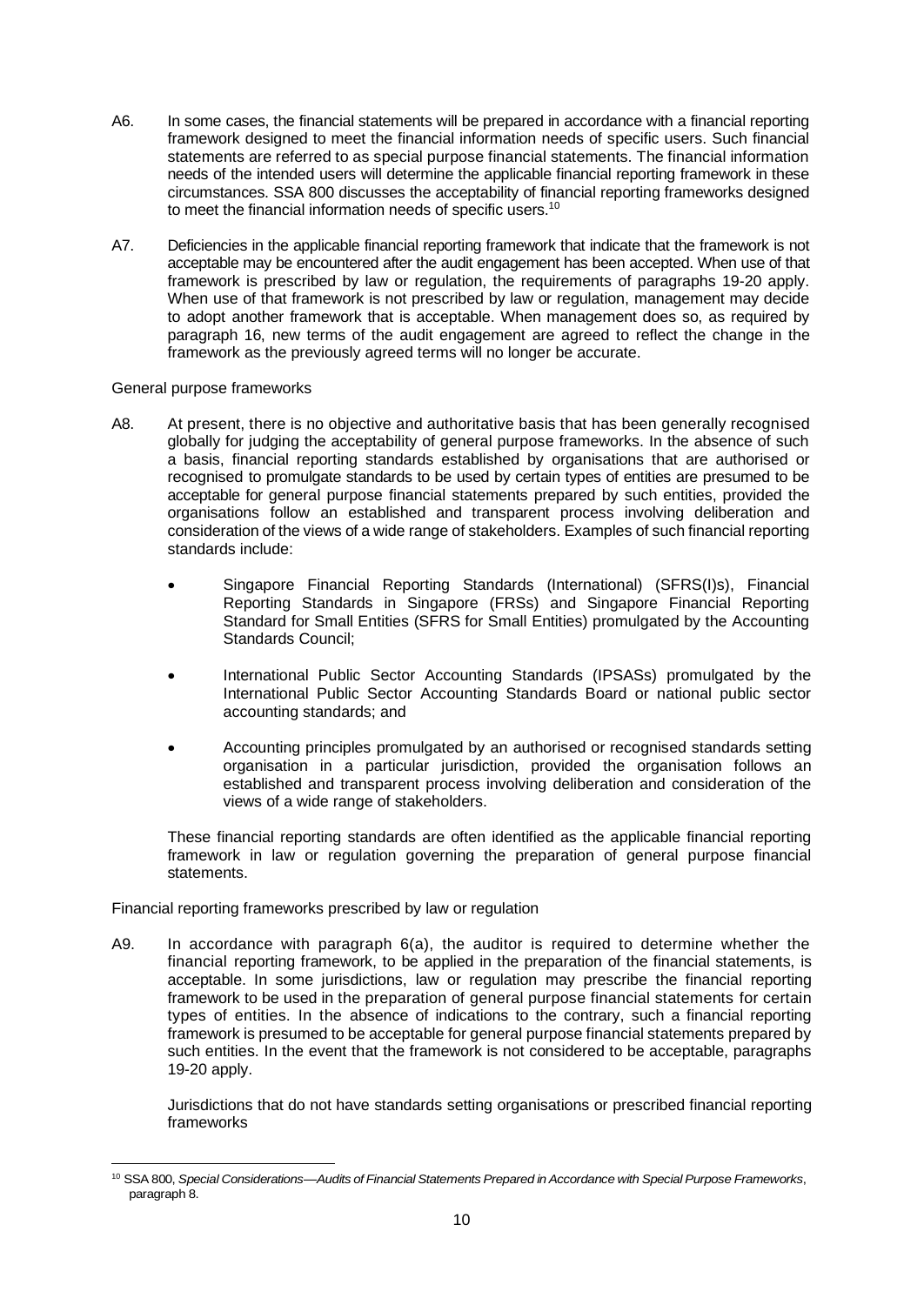A10. When an entity is registered or operating in a jurisdiction that does not have an authorised or recognised standards setting organisation, or where use of the financial reporting framework is not prescribed by law or regulation, management identifies a financial reporting framework to be applied in the preparation of the financial statements. Appendix 2 contains guidance on determining the acceptability of financial reporting frameworks in such circumstances.

### Agreement of the Responsibilities of Management (Ref: Para. 6(b))

- A11. An audit in accordance with SSAs is conducted on the premise that management has acknowledged and understands that it has the responsibilities set out in paragraph  $6(b)$ .<sup>11</sup> In certain jurisdictions, such responsibilities may be specified in law or regulation. In others, there may be little or no legal or regulatory definition of such responsibilities. SSAs do not override law or regulation in such matters. However, the concept of an independent audit requires that the auditor's role does not involve taking responsibility for the preparation of the financial statements or for the entity's related internal control, and that the auditor has a reasonable expectation of obtaining the information necessary for the audit (including information obtained from outside of the general and subsidiary ledgers) in so far as management is able to provide or procure it. Accordingly, the premise is fundamental to the conduct of an independent audit. To avoid misunderstanding, agreement is reached with management that it acknowledges and understands that it has such responsibilities as part of agreeing and recording the terms of the audit engagement in paragraphs 9-12.
- A12. The way in which the responsibilities for financial reporting are divided between management and those charged with governance will vary according to the resources and structure of the entity and any relevant law or regulation, and the respective roles of management and those charged with governance within the entity. In most cases, management is responsible for execution while those charged with governance have oversight of management. In some cases, those charged with governance will have, or will assume, responsibility for approving the financial statements or monitoring the entity's internal control related to financial reporting. In larger or public entities, a subgroup of those charged with governance, such as an audit committee, may be charged with certain oversight responsibilities.
- A13. SSA 580 requires the auditor to request management to provide written representations that it has fulfilled certain of its responsibilities.<sup>12</sup> It may therefore be appropriate to make management aware that receipt of such written representations will be expected, together with written representations required by other SSAs and, where necessary, written representations to support other audit evidence relevant to the financial statements or one or more specific assertions in the financial statements.
- A14. Where management will not acknowledge its responsibilities, or agree to provide the written representations, the auditor will be unable to obtain sufficient appropriate audit evidence.<sup>13</sup> In such circumstances, it would not be appropriate for the auditor to accept the audit engagement, unless law or regulation requires the auditor to do so. In cases where the auditor is required to accept the audit engagement, the auditor may need to explain to management the importance of these matters, and the implications for the auditor's report.

Preparation of the Financial Statements (Ref: Para. 6(b)(i))

A15. Most financial reporting frameworks include requirements relating to the presentation of the financial statements; for such frameworks, preparation of the financial statements in accordance with the financial reporting framework includes presentation. In the case of a fair presentation framework the importance of the reporting objective of fair presentation is such that the premise agreed with management includes specific reference to fair presentation, or to the responsibility to ensure that the financial statements will "give a true and fair view" in accordance with the financial reporting framework.

<sup>11</sup> SSA 200, paragraph A4.

<sup>12</sup> SSA 580, *Written Representations*, paragraphs 10-11

SSA 580, paragraph A26.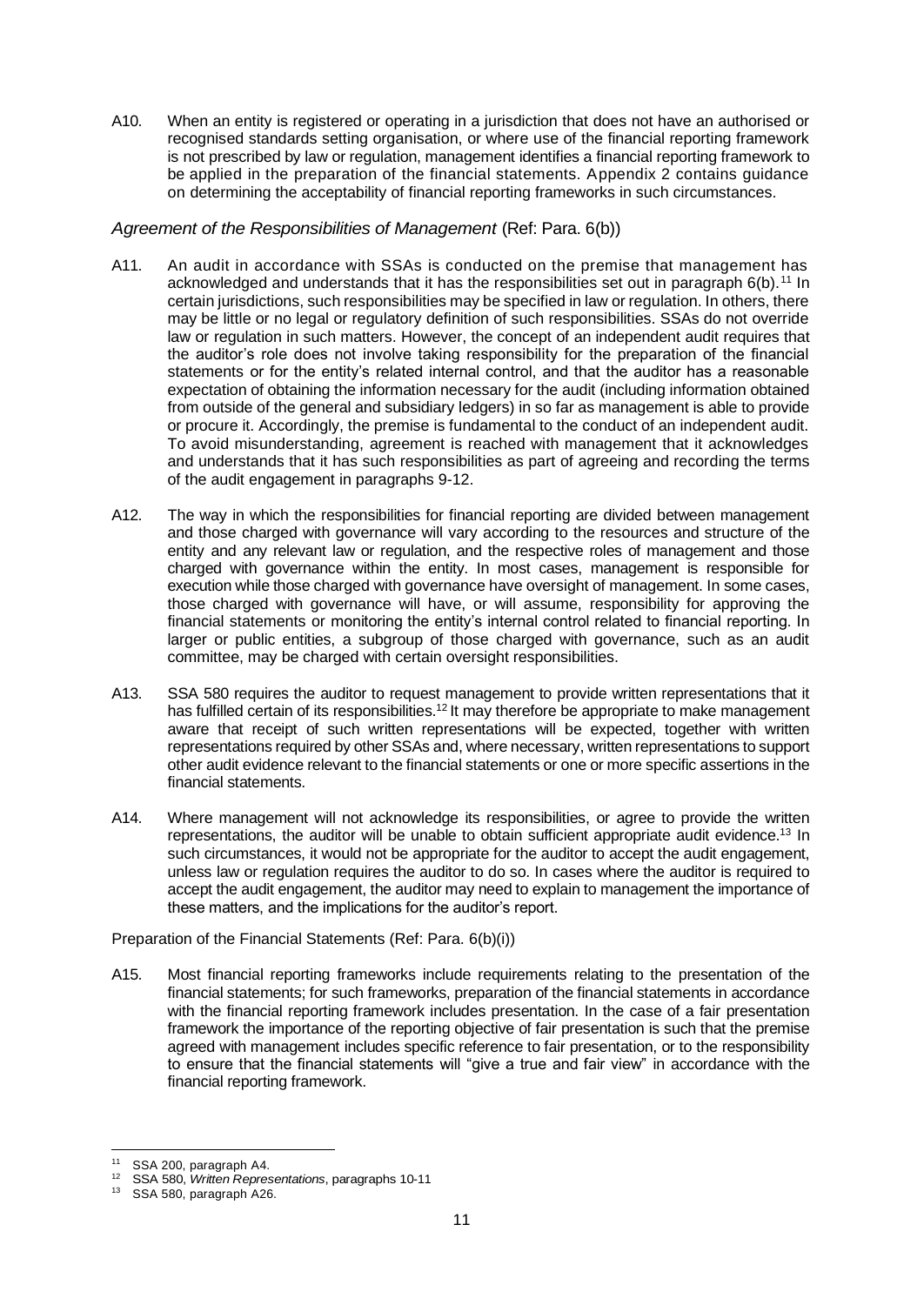Internal Control (Ref: Para. 6(b)(ii))

- A16. Management maintains such internal control as it determines is necessary to enable the preparation of financial statements that are free from material misstatement, whether due to fraud or error. Internal control, no matter how effective, can provide an entity with only reasonable assurance about achieving the entity's financial reporting objectives due to the inherent limitations of internal control.<sup>14</sup>
- A17. An independent audit conducted in accordance with the SSAs does not act as a substitute for the maintenance of internal control necessary for the preparation of financial statements by management. Accordingly, the auditor is required to obtain the agreement of management that it acknowledges and understands its responsibility for internal control. However, the agreement required by paragraph 6(b)(ii) does not imply that the auditor will find that internal control maintained by management has achieved its purpose or will be free of deficiencies.
- A18. It is for management to determine what internal control is necessary to enable the preparation of the financial statements. The term "internal control" encompasses a wide range of activities within components of the system of internal control that may be described as the control environment; the entity's risk assessment process; the entity's process to monitor the system of internal control, the information system and communication; and control activities. This division, however, does not necessarily reflect how a particular entity may design, implement and maintain its internal control, or how it may classify any particular component.<sup>15</sup> An entity's internal control (in particular, its accounting books and records, or accounting systems) will reflect the needs of management, the complexity of the business, the nature of the risks to which the entity is subject, and relevant laws or regulation.
- A19. In some jurisdictions, law or regulation may refer to the responsibility of management for the adequacy of accounting books and records, or accounting systems. In some cases, general practice may assume a distinction between accounting books and records or accounting systems on the one hand, and internal control or controls on the other. As accounting books and records, or accounting systems, are an integral part of internal control as referred to in paragraph A18, no specific reference is made to them in paragraph 6(b)(ii) for the description of the responsibility of management. To avoid misunderstanding, it may be appropriate for the auditor to explain to management the scope of this responsibility.

Additional Information (Ref: Para. 6(b)(iii)(b))

A20. Additional information that the auditor may request from management for the purpose of the audit may include when applicable, matters related to other information in accordance with SSA 720 (Revised). When the auditor expects to obtain other information after the date of the auditor's report, the terms of the audit engagement may also acknowledge the auditor's responsibilities relating to such other information including, if applicable, the actions that may be appropriate or necessary if the auditor concludes that a material misstatement of the other information exists in other information obtained after the date of the auditor's report.

Considerations Relevant to Smaller Entities (Ref: Para. 6(b))

A21. One of the purposes of agreeing the terms of the audit engagement is to avoid misunderstanding about the respective responsibilities of management and the auditor. For example, when a third party has assisted with the preparation of the financial statements, it may be useful to remind management that the preparation of the financial statements in accordance with the applicable financial reporting framework remains its responsibility.

<sup>14</sup> SSA 315 (Revised 2021), *Identifying and Assessing the Risks of Material Misstatement*, Appendix 3 paragraph 22.

SSA 315 (Revised 2021), paragraph A91 and Appendix 3.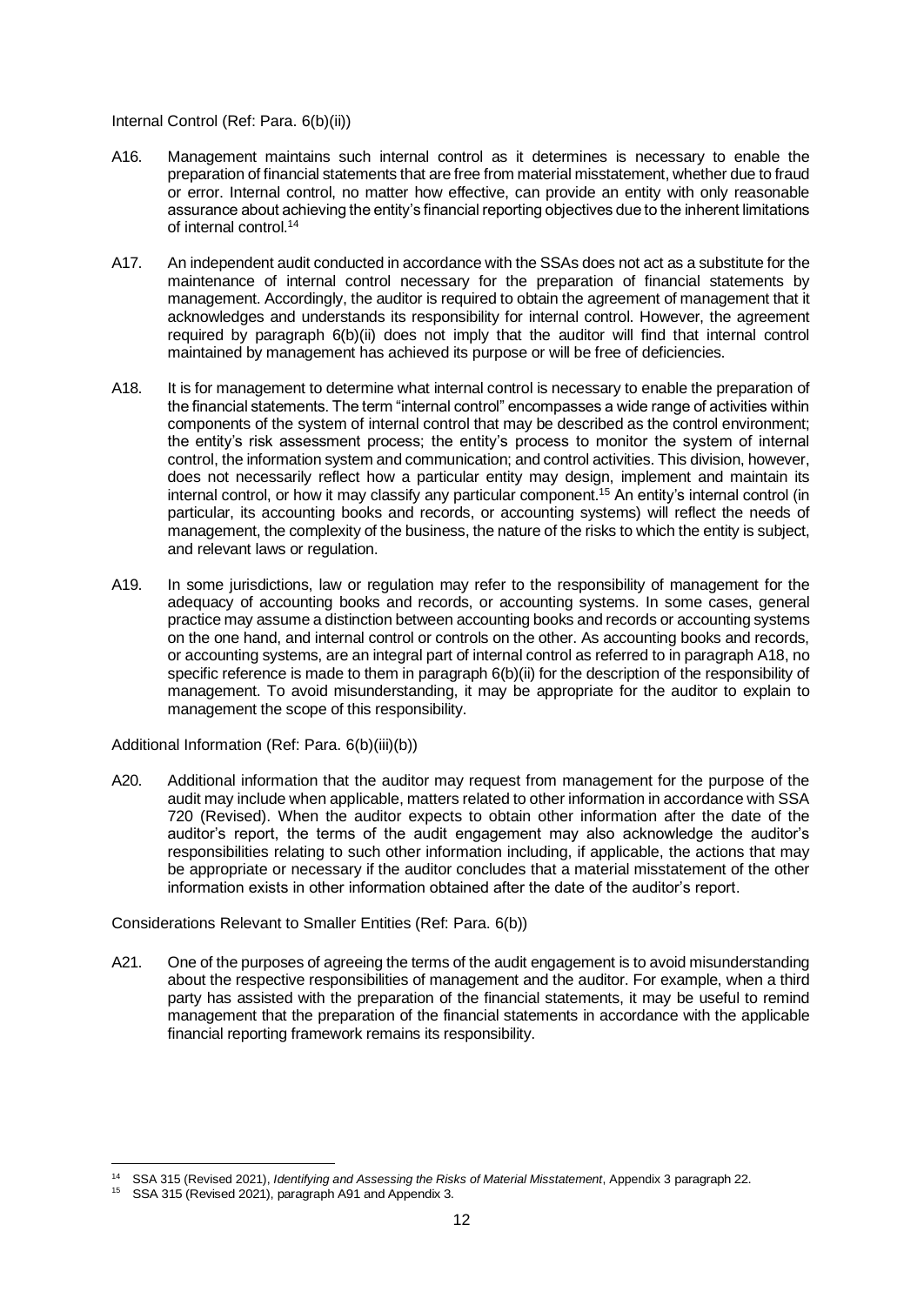# **Agreement on Audit Engagement Terms**

## *Agreeing the Terms of the Audit Engagement* (Ref: Para. 9)

A22. The roles of management and those charged with governance in agreeing the terms of the audit engagement for the entity depend on the governance structure of the entity and relevant law or regulation.

### *Audit Engagement Letter or Other Form of Written Agreement<sup>16</sup>* (Ref: Para. 10-11)

A23. It is in the interests of both the entity and the auditor that the auditor sends an audit engagement letter before the commencement of the audit to help avoid misunderstandings with respect to the audit. In some countries, however, the objective and scope of an audit and the responsibilities of management and of the auditor may be sufficiently established by law, that is, they prescribe the matters described in paragraph 10. Although in these circumstances paragraph 11 permits the auditor to include in the engagement letter only reference to the fact that relevant law or regulation applies and that management acknowledges and understands its responsibilities as set out in paragraph 6(b), the auditor may nevertheless consider it appropriate to include the matters described in paragraph 10 in an engagement letter for the information of management.

Form and Content of the Audit Engagement Letter

- A24. The form and content of the audit engagement letter may vary for each entity. Information included in the audit engagement letter on the auditor's responsibilities may be based on SSA 200.<sup>17</sup> Paragraphs 6(b) and 12 of this SSA deal with the description of the responsibilities of management. In addition to including the matters required by paragraph 10, an audit engagement letter may make reference to, for example:
	- Elaboration of the scope of the audit, including reference to applicable legislation, regulations, SSAs, and ethical and other pronouncements of professional bodies to which the auditor adheres.
	- The form of any other communication of results of the audit engagement.
	- The requirement for the auditor to communicate key audit matters in the auditor's report in accordance with SSA 701<sup>18</sup>.
	- The fact that because of the inherent limitations of an audit, together with the inherent limitations of internal control, there is an unavoidable risk that some material misstatements may not be detected, even though the audit is properly planned and performed in accordance with SSAs.
	- Arrangements regarding the planning and performance of the audit, including the composition of the audit team.
	- The expectation that management will provide written representations (see also paragraph A13).
	- The expectation that management will provide access to all information of which management is aware that is relevant to the preparation of the financial statements, including an expectation that management will provide access to information relevant to disclosures.

<sup>&</sup>lt;sup>16</sup> In the paragraphs that follow, any reference to an audit engagement letter is to be taken as a reference to an audit engagement letter or other suitable form of written agreement.

<sup>17</sup> SSA 200, paragraphs 3-9.

<sup>18</sup> SSA 701, *Communicating Key Audit Matters in the Independent Auditor's Report*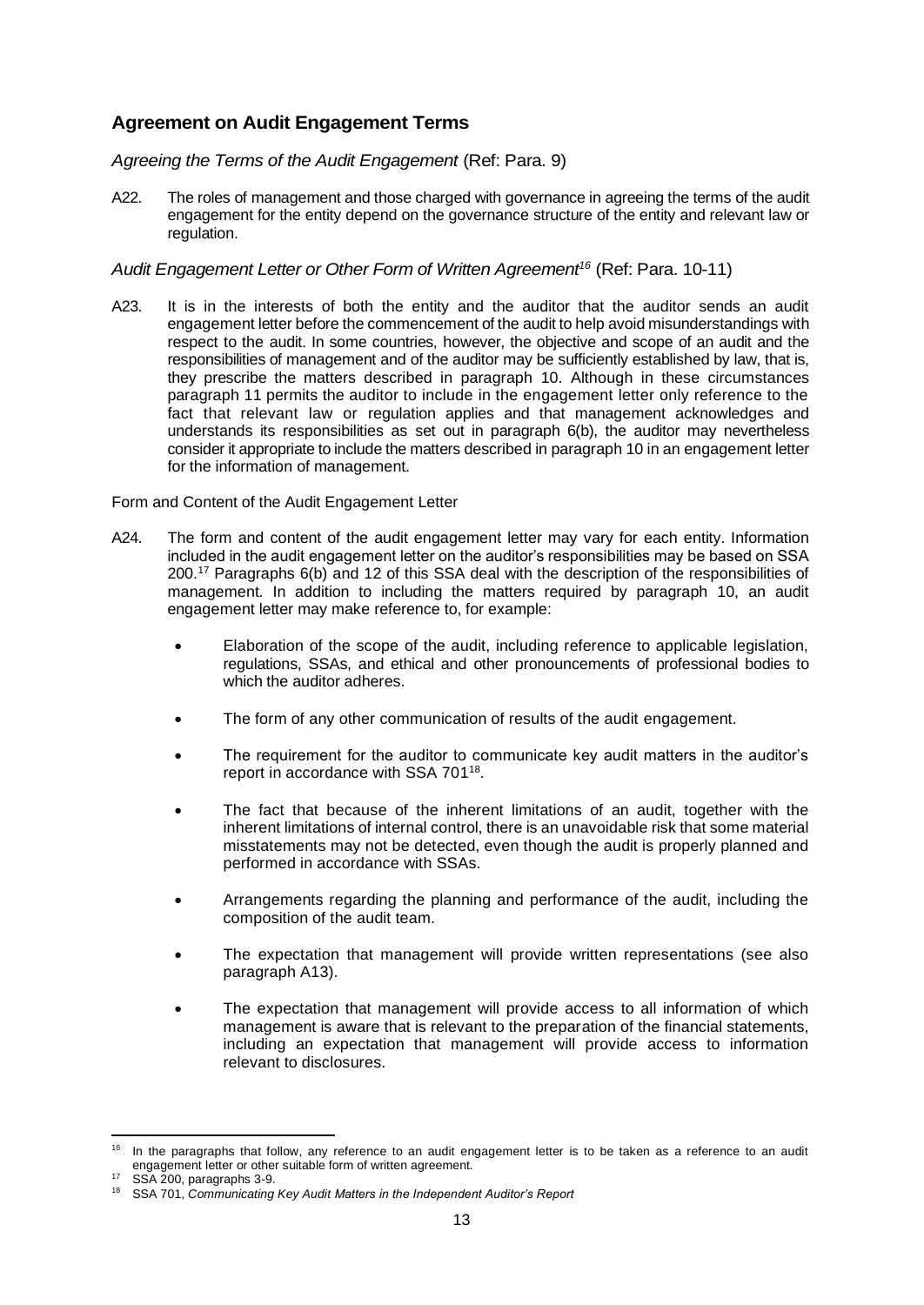- The agreement of management to make available to the auditor draft financial statements, including all information relevant to their preparation, whether obtained from within or outside of the general and subsidiary ledgers (including all information relevant to the preparation of disclosures), and other information,<sup>19</sup> if any, in time to allow the auditor to complete the audit in accordance with the proposed timetable.
- The agreement of management to inform the auditor of facts that may affect the financial statements, of which management may become aware during the period from the date of the auditor's report to the date the financial statements are issued.
- The basis on which fees are computed and any billing arrangements.
- A request for management to acknowledge receipt of the audit engagement letter and to agree to the terms of the engagement outlined therein.
- A24a. When the auditor is not required to communicate key audit matters, it may be helpful for the auditor to make reference in the terms of the audit engagement to the possibility of communicating key audit matters in the auditor's report and, in certain jurisdictions, it may be necessary for the auditor to include a reference to such possibility in order to retain the ability to do so.
- A25. When relevant, the following points could also be made in the audit engagement letter:
	- Arrangements concerning the involvement of other auditors and experts in some aspects of the audit.
	- Arrangements concerning the involvement of internal auditors and other staff of the entity.
	- Arrangements to be made with the predecessor auditor, if any, in the case of an initial audit.
	- A reference to, and description of, the auditor's responsibilities under law, regulation or relevant ethical requirements that address reporting identified or suspected noncompliance with laws and regulations to an appropriate authority outside the entity.
	- Any restriction of the auditor's liability when such possibility exists.
	- A reference to any further agreements between the auditor and the entity.
	- Any obligations to provide audit working papers to other parties.

An example of an audit engagement letter is set out in Appendix 1.

### Audits of Components

- A26. When the auditor of a parent entity is also the auditor of a component, the factors that may influence the decision whether to send a separate audit engagement letter to the component include the following:
	- Who appoints the component auditor;
	- Whether a separate auditor's report is to be issued on the component;
	- Legal requirements in relation to audit appointments;
	- Degree of ownership by parent; and

<sup>19</sup> As defined in SSA 720 (Revised), *The Auditor's Responsibilities Relating to Other Information*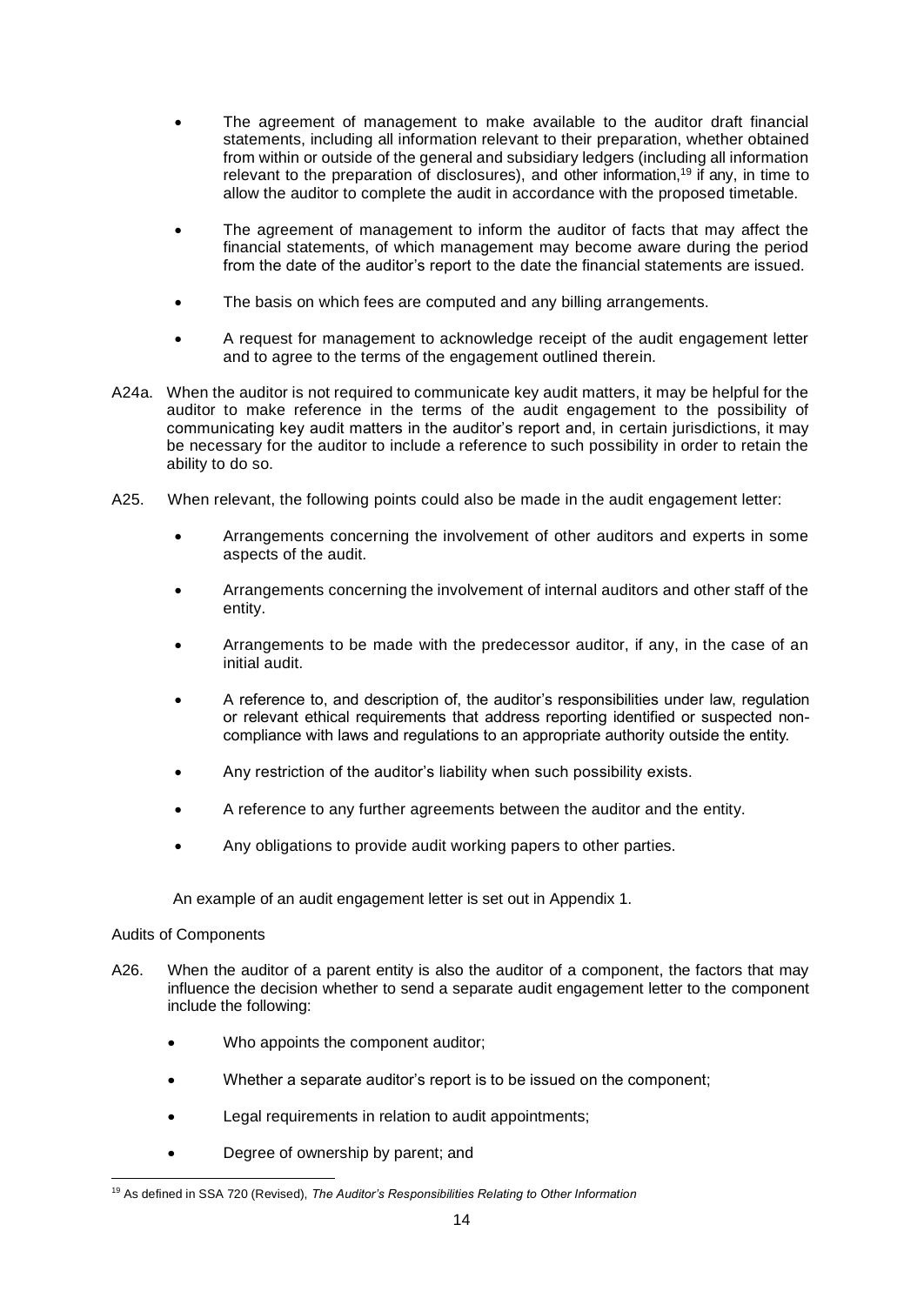• Degree of independence of the component management from the parent entity.

Responsibilities of Management Prescribed by Law or Regulation (Ref: Para. 11-12)

A27. If, in the circumstances described in paragraphs A23 and A28, the auditor concludes that it is not necessary to record certain terms of the audit engagement in an audit engagement letter, the auditor is still required by paragraph 11 to seek the written agreement from management that it acknowledges and understands that it has the responsibilities set out in paragraph 6(b). However, in accordance with paragraph 12, such written agreement may use the wording of the law<sup>+</sup> or regulation if such law or regulation establishes responsibilities for management that are equivalent in effect to those described in paragraph 6(b). The accounting profession, audit standards setter, or audit regulator in a jurisdiction may have provided guidance as to whether the description in law or regulation is equivalent.

+ For Singapore incorporated companies, the description of responsibilities for the financial statements is as follows:

*Management is responsible for the preparation of financial statements that give a true and fair view in accordance with the provisions of the Companies Act, Chapter 50 and [Singapore Financial Reporting Standards (International) / Financial Reporting Standards in Singapore / Singapore Financial Reporting Standard for Small Entities], and for devising and maintaining a system of internal accounting controls sufficient to provide a reasonable assurance that assets are safeguarded against loss from unauthorised use or disposition; and transactions are properly authorised and that they are recorded as necessary to permit the preparation of true and fair financial statements and to maintain accountability of assets.*

Considerations specific to public sector entities

A28. Law or regulation governing the operations of public sector audits generally mandate the appointment of a public sector auditor and commonly set out the public sector auditor's responsibilities and powers, including the power to access an entity's records and other information. When law or regulation prescribes in sufficient detail the terms of the audit engagement, the public sector auditor may nonetheless consider that there are benefits in issuing a fuller audit engagement letter than permitted by paragraph 11.

## **Recurring Audits** (Ref: Para. 13)

- A29. The auditor may decide not to send a new audit engagement letter or other written agreement each period. However, the following factors may make it appropriate to revise the terms of the audit engagement or to remind the entity of existing terms:
	- Any indication that the entity misunderstands the objective and scope of the audit.
	- Any revised or special terms of the audit engagement.
	- A recent change of senior management.
	- A significant change in ownership.
	- A significant change in nature or size of the entity's business.
	- A change in legal or regulatory requirements.
	- A change in the financial reporting framework adopted in the preparation of the financial statements.
	- A change in other reporting requirements.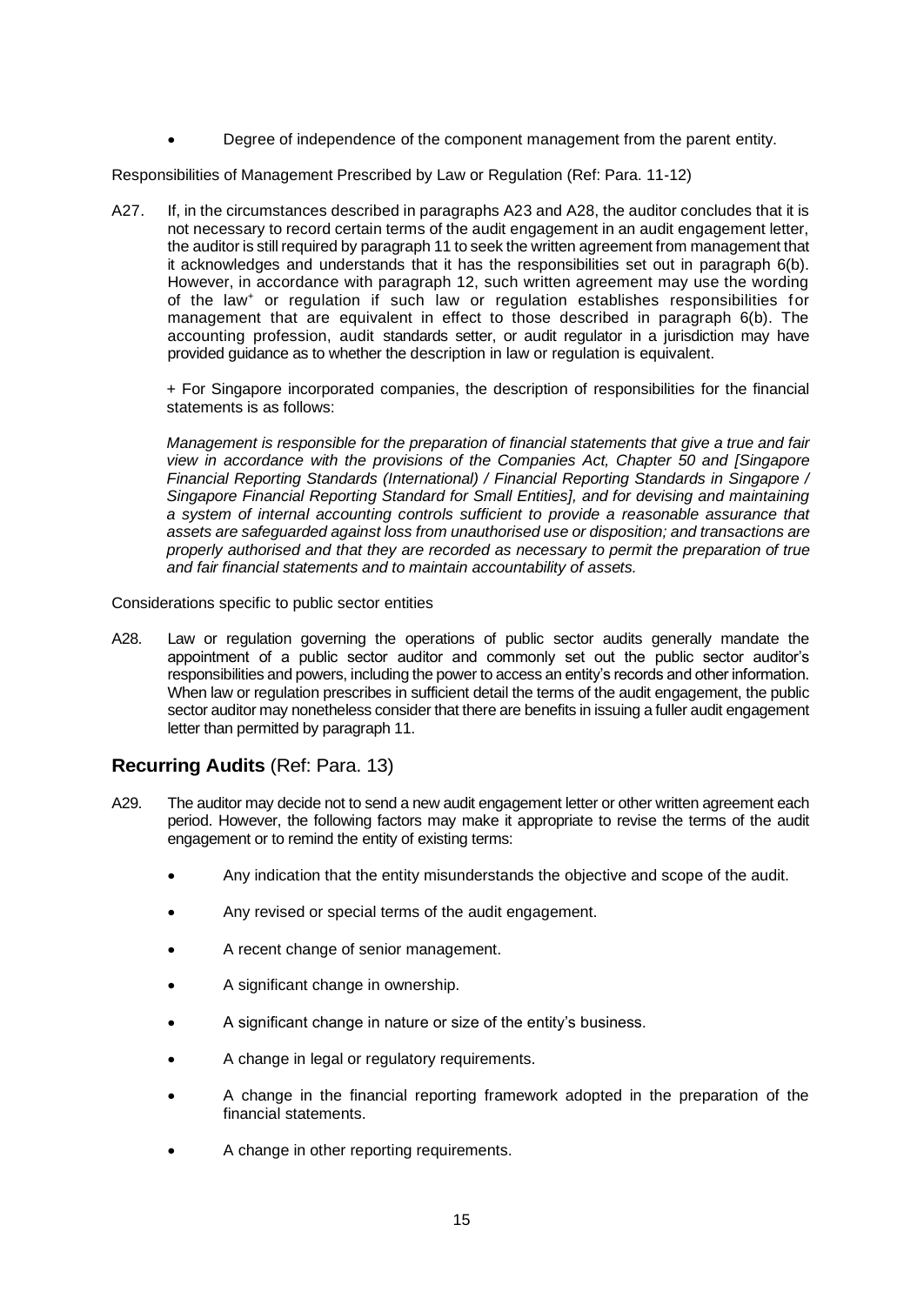# **Acceptance of a Change in the Terms of the Audit Engagement**

*Request to Change the Terms of the Audit Engagement (Ref: Para. 14)* 

- A30. A request from the entity for the auditor to change the terms of the audit engagement may result from a change in circumstances affecting the need for the service, a misunderstanding as to the nature of an audit as originally requested or a restriction on the scope of the audit engagement, whether imposed by management or caused by other circumstances. The auditor, as required by paragraph 14, considers the justification given for the request, particularly the implications of a restriction on the scope of the audit engagement.
- A31. A change in circumstances that affects the entity's requirements or a misunderstanding concerning the nature of the service originally requested may be considered a reasonable basis for requesting a change in the audit engagement.
- A32. In contrast, a change may not be considered reasonable if it appears that the change relates to information that is incorrect, incomplete or otherwise unsatisfactory. An example might be where the auditor is unable to obtain sufficient appropriate audit evidence regarding receivables and the entity asks for the audit engagement to be changed to a review engagement to avoid a qualified opinion or a disclaimer of opinion.

Request to Change to a Review or a Related Service (Ref: Para. 15)

- A33. Before agreeing to change an audit engagement to a review or a related service, an auditor who was engaged to perform an audit in accordance with SSAs may need to assess, in addition to the matters referred to in paragraphs A30-A32 above, any legal or contractual implications of the change.
- A34. If the auditor concludes that there is reasonable justification to change the audit engagement to a review or a related service, the audit work performed to the date of change may be relevant to the changed engagement; however, the work required to be performed and the report to be issued would be those appropriate to the revised engagement. In order to avoid confusing the reader, the report on the related service would not include reference to:
	- (a) The original audit engagement; or
	- (b) Any procedures that may have been performed in the original audit engagement, except where the audit engagement is changed to an engagement to undertake agreed-upon procedures and thus reference to the procedures performed is a normal part of the report.

## **Additional Considerations in Engagement Acceptance**

### *Financial Reporting Standards Supplemented by Law or Regulation* (Ref: Para. 18)

A35. In some jurisdictions, law or regulation may supplement the financial reporting standards established by an authorised or recognised standards setting organisation with additional requirements relating to the preparation of financial statements. In those jurisdictions, the applicable financial reporting framework for the purposes of applying the SSAs encompasses both the identified financial reporting framework and such additional requirements provided they do not conflict with the identified financial reporting framework. This may, for example, be the case when law or regulation prescribes disclosures in addition to those required by the financial reporting standards or when they narrow the range of acceptable choices that can be made within the financial reporting standards.<sup>20</sup>

<sup>&</sup>lt;sup>20</sup> SSA 700 (Revised), paragraph 15, includes a requirement regarding the evaluation of whether the financial statements adequately refer to or describe the applicable financial reporting framework.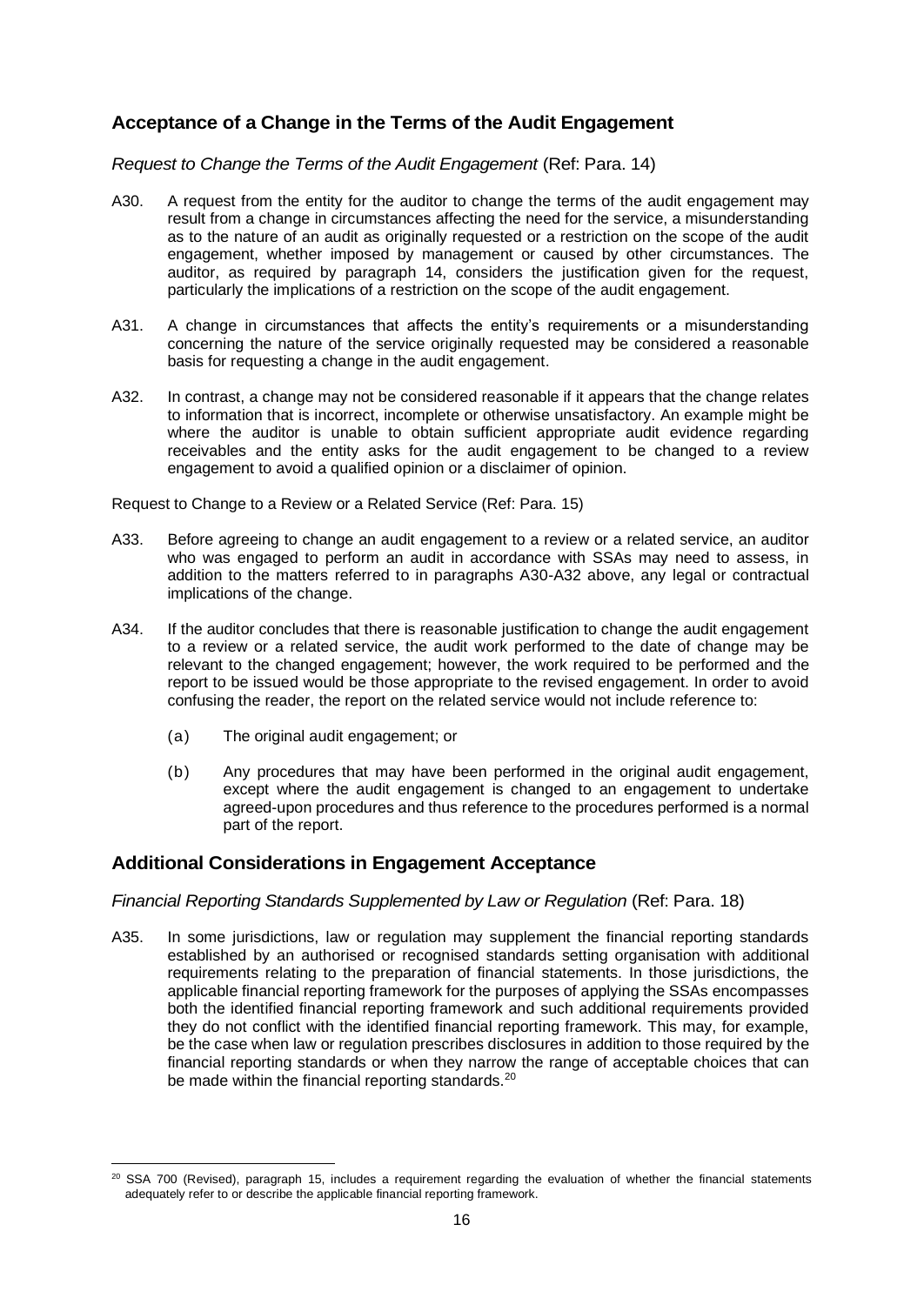### *Financial Reporting Framework Prescribed by Law or Regulation—Other Matters Affecting Acceptance* (Ref: Para. 19)

A36. Law or regulation may prescribe that the wording of the auditor's opinion use the phrases "present fairly, in all material respects" or "give a true and fair view" in a case where the auditor concludes that the applicable financial reporting framework prescribed by law or regulation would otherwise have been unacceptable. In this case, the terms of the prescribed wording of the auditor's report are significantly different from the requirements of SSAs (see paragraph 21).

## *Auditor's Report Prescribed by Law or Regulation (Ref: Para. 21)*

A37. SSAs require that the auditor shall not represent compliance with SSAs unless the auditor has complied with all of the SSAs relevant to the audit.<sup>21</sup> When law or regulation prescribes the layout or wording of the auditor's report in a form or in terms that are significantly different from the requirements of SSAs and the auditor concludes that additional explanation in the auditor's report cannot mitigate possible misunderstanding, the auditor may consider including a statement in the auditor's report that the audit is not conducted in accordance with SSAs. The auditor is, however, encouraged to apply SSAs, including the SSAs that address the auditor's report, to the extent practicable, notwithstanding that the auditor is not permitted to refer to the audit being conducted in accordance with SSAs.

Considerations Specific to Public Sector Entities

A38. In the public sector, specific requirements may exist within the legislation governing the audit mandate; for example, the auditor may be required to report directly to a minister, the legislature or the public if the entity attempts to limit the scope of the audit.

<sup>21</sup> SSA 200, paragraph 20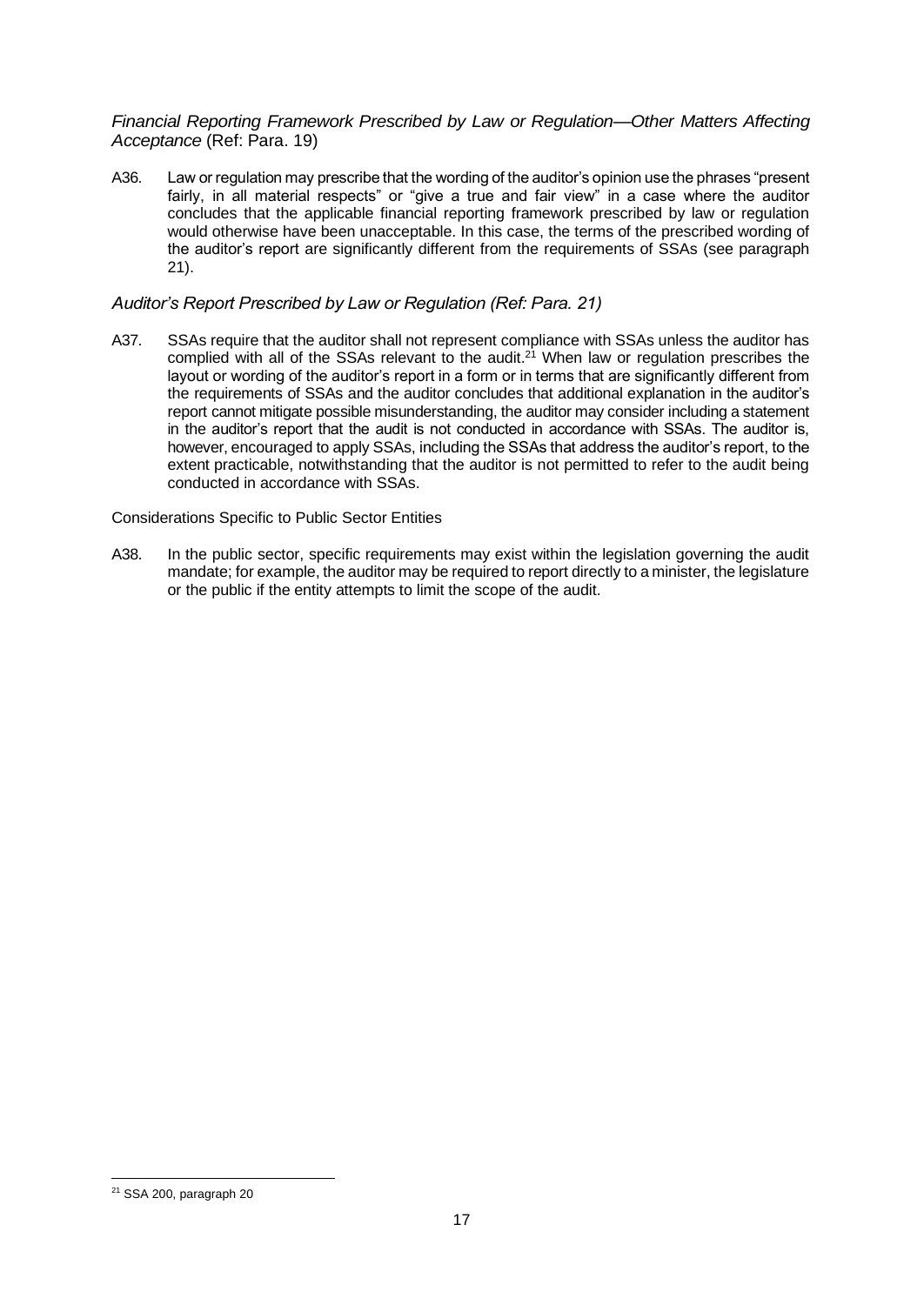## **Example of an Audit Engagement Letter**

The following is an example of an audit engagement letter for an audit of general purpose financial statements prepared in accordance with [Singapore Financial Reporting Standards (International) / Financial Reporting Standards in Singapore]. This letter is not authoritative but is intended only to be a guide that may be used in conjunction with the considerations outlined in this SSA. It will need to be varied according to individual requirements and circumstances. It is drafted to refer to the audit of financial statements for a single reporting period and would require adaptation if intended or expected to apply to recurring audits (see paragraph 13 of this SSA). It may be appropriate to seek legal advice that any proposed letter is suitable.

To the appropriate representative of management or those charged with governance of ABC Company:<sup>1</sup>

\*\*\*

#### [*The objective and scope of the audit*]

You<sup>2</sup> have requested that we audit the financial statements of ABC Company, which comprise the statement of financial position as at 31 December 20X1, and the statement of comprehensive income, statement of changes in equity and statement of cash flows for the year then ended, and notes to the financial statements, including a summary of significant accounting policies. We are pleased to confirm our acceptance and our understanding of this audit engagement by means of this letter.

The objectives of our audit are to obtain reasonable assurance about whether the financial statements as a whole are free from material misstatement, whether due to fraud or error, and to issue an auditor's report that includes our opinion. Reasonable assurance is a high level of assurance, but is not a guarantee that an audit conducted in accordance with Singapore Standards on Auditing (SSAs) will always detect a material misstatement when it exists. Misstatements can arise from fraud or error and are considered material if, individually or in the aggregate, they could reasonably be expected to influence the economic decisions of users taken on the basis of these financial statements.

#### [*The responsibilities of the auditor*]

We will conduct our audit in accordance with SSAs. Those standards require that we comply with ethical requirements. As part of an audit in accordance with SSAs, we exercise professional judgement and maintain professional scepticism throughout the audit. We also:

- Identify and assess the risks of material misstatement of the financial statements, whether due to fraud or error, design and perform audit procedures responsive to those risks, and obtain audit evidence that is sufficient and appropriate to provide a basis for our opinion. The risk of not detecting a material misstatement resulting from fraud is higher than for one resulting from error, as fraud may involve collusion, forgery, intentional omissions, misrepresentations, or the override of internal control.
- Obtain an understanding of internal control relevant to the audit in order to design audit procedures that are appropriate in the circumstances, but not for the purpose of expressing an opinion on the effectiveness of the entity's internal control.<sup>3</sup> However, we will communicate to you in writing concerning any significant deficiencies in internal control relevant to the audit of the financial statements that we have identified during the audit.
- Evaluate the appropriateness of accounting policies used and the reasonableness of accounting estimates and related disclosures made by management.

<sup>1</sup> The addressees and references in the letter would be those that are appropriate in the circumstances of the engagement, including the relevant jurisdiction. It is important to refer to the appropriate persons – see paragraph A22.

<sup>&</sup>lt;sup>2</sup> Throughout this letter, references to "you," "we," "us," "management," "those charged with governance" and "auditor" would be used or amended as appropriate in the circumstances.

<sup>&</sup>lt;sup>3</sup> This sentence would be modified, as appropriate, in circumstances when the auditor also has responsibility to issue an opinion on the effectiveness of internal control in conjunction with the audit of the financial statements.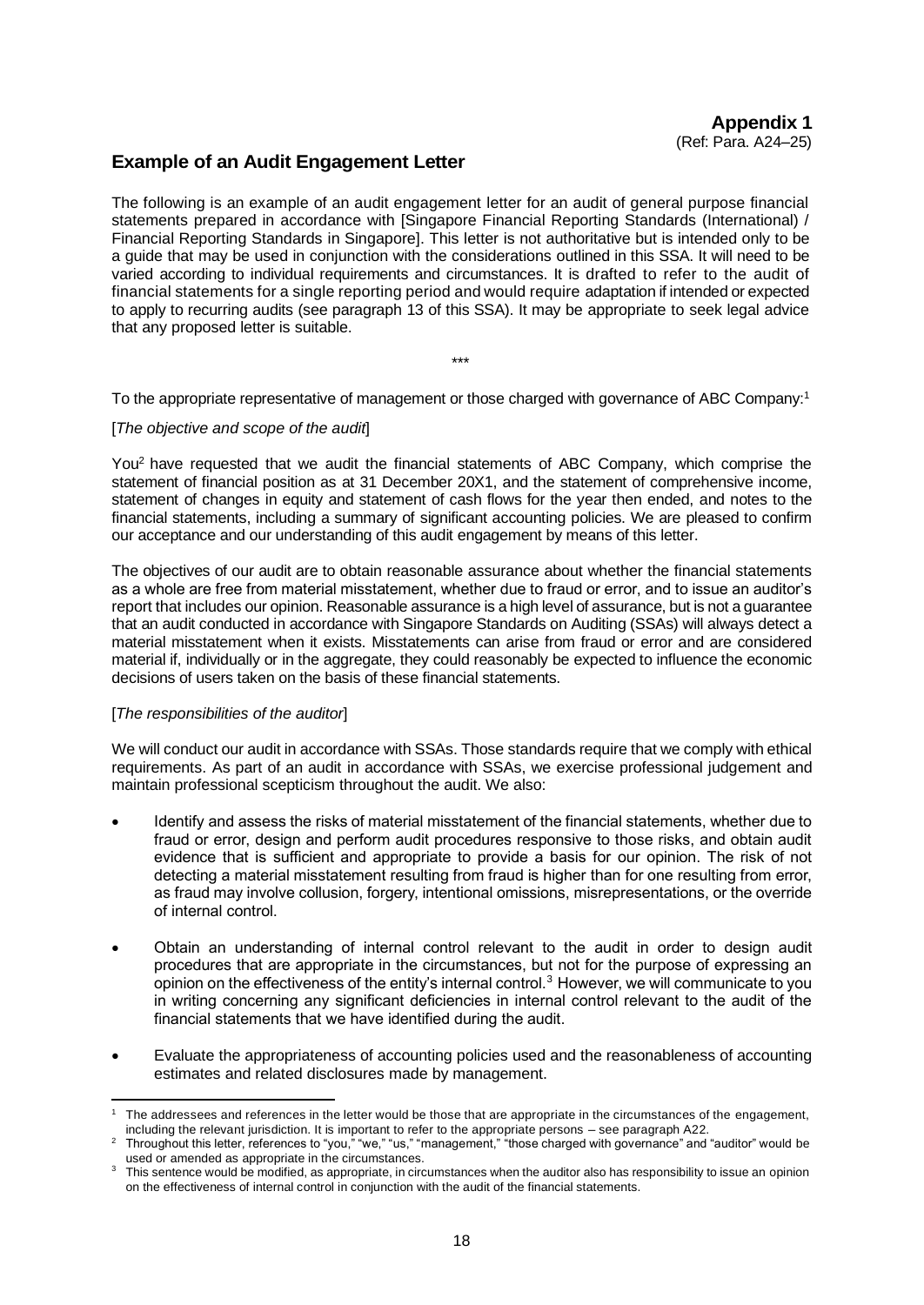- Conclude on the appropriateness of management's use of the going concern basis of accounting and, based on the audit evidence obtained, whether a material uncertainty exists related to events or conditions that may cast significant doubt on the Company's ability to continue as a going concern. If we conclude that a material uncertainty exists, we are required to draw attention in our auditor's report to the related disclosures in the financial statements or, if such disclosures are inadequate, to modify our opinion. Our conclusions are based on the audit evidence obtained up to the date of our auditor's report. However, future events or conditions may cause the Company to cease to continue as a going concern.
- Evaluate the overall presentation, structure and content of the financial statements, including the disclosures, and whether the financial statements represent the underlying transactions and events in a manner that achieves fair presentation.

Because of the inherent limitations of an audit, together with the inherent limitations of internal control, there is an unavoidable risk that some material misstatements may not be detected, even though the audit is properly planned and performed in accordance with SSAs.

[*The responsibilities of management and identification of the applicable financial reporting framework (for purposes of this example it is assumed that the auditor is conducting an audit of a company incorporated under the Companies Act, Chapter 50 (the Act)*]

Our audit will be conducted on the basis that [management and, where appropriate, those charged with governance]<sup>4</sup> acknowledge and understand that they have responsibility:

- (a) For the preparation of financial statements that give a true and fair view in accordance with the provisions of the Companies Act, Chapter 50 (the Act) and [Singapore Financial Reporting Standards (International) / Financial Reporting Standards in Singapore];
- (b) For devising and maintaining a system of internal accounting controls sufficient to provide a reasonable assurance that assets are safeguarded against loss from unauthorised use or disposition; and transactions are properly authorised and that they are recorded as necessary to permit the preparation of true and fair financial statements and to maintain accountability of assets;
- (c) To provide us with: 5
	- (i) Access to all information of which [management] is aware that is relevant to the preparation of the financial statements such as records, documentation and other matters;
	- (ii) Additional information that we may request from [management] for the purpose of the audit; and
	- (iii) Unrestricted access to persons within the entity from whom we determine it necessary to obtain audit evidence.

As part of our audit process, we will request from [management and, where appropriate, those charged with governance], written confirmation concerning representations made to us in connection with the audit.

We look forward to full cooperation from your staff during our audit.

[*Other relevant information*]

[*Insert other information, such as fee arrangements, billings and other specific terms, as appropriate*.]

*[Reporting]*

<sup>4</sup> Use terminology as appropriate in the circumstances.

<sup>5</sup> See paragraph A24 for examples of other matters relating to management's responsibilities that may be included.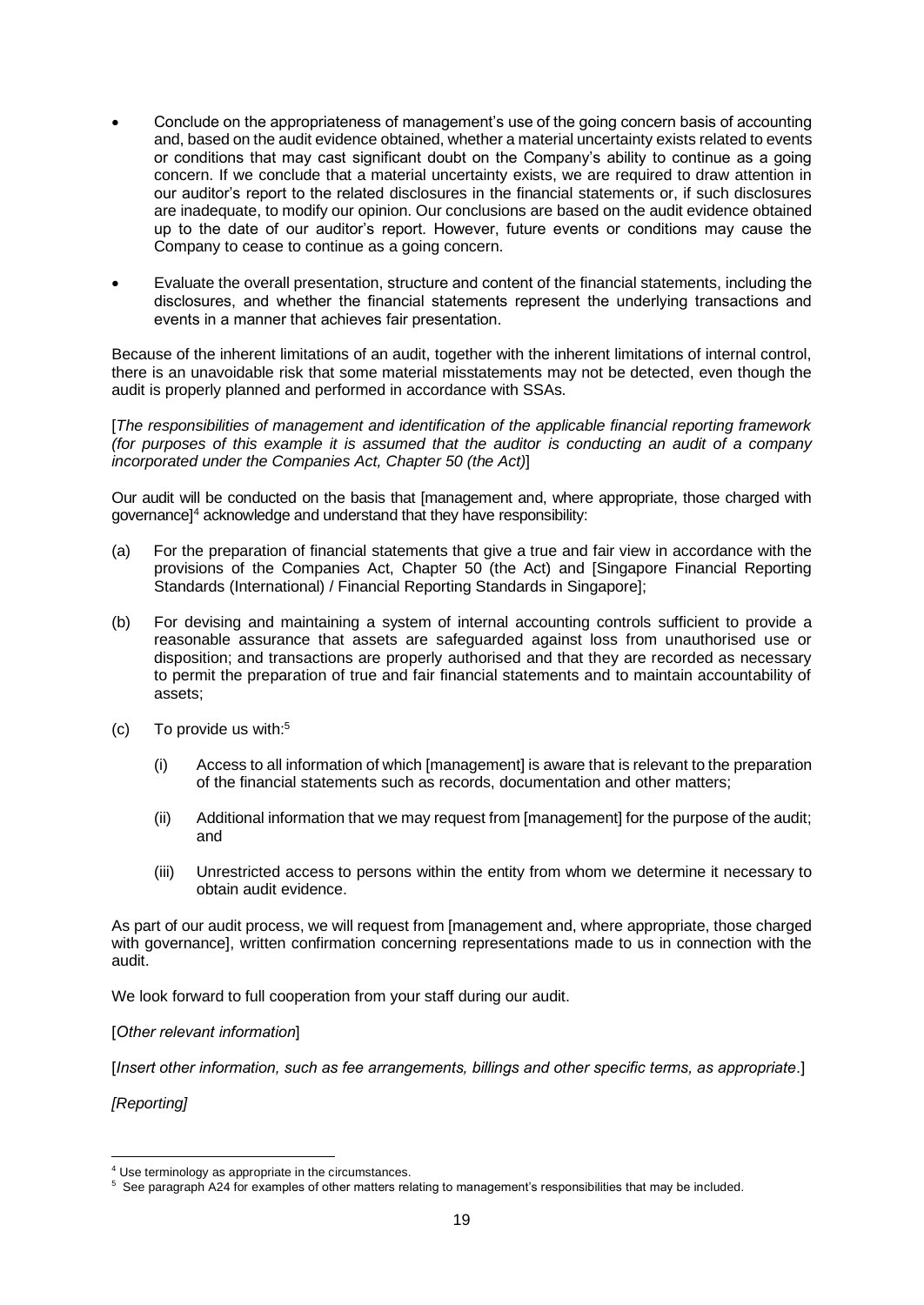[*Insert appropriate reference to the expected form and content of the auditor's report including, if applicable, the reporting on other information in accordance with SSA 720 (Revised).*]

The form and content of our report may need to be amended in the light of our audit findings.

*Please sign and return the attached copy of this letter to indicate your acknowledgement of, and agreement with, the arrangements for our audit of the financial statements including our respective responsibilities.*

XYZ & Co.

Acknowledged and agreed on behalf of ABC Company by (signed)

...................... Name and Title Date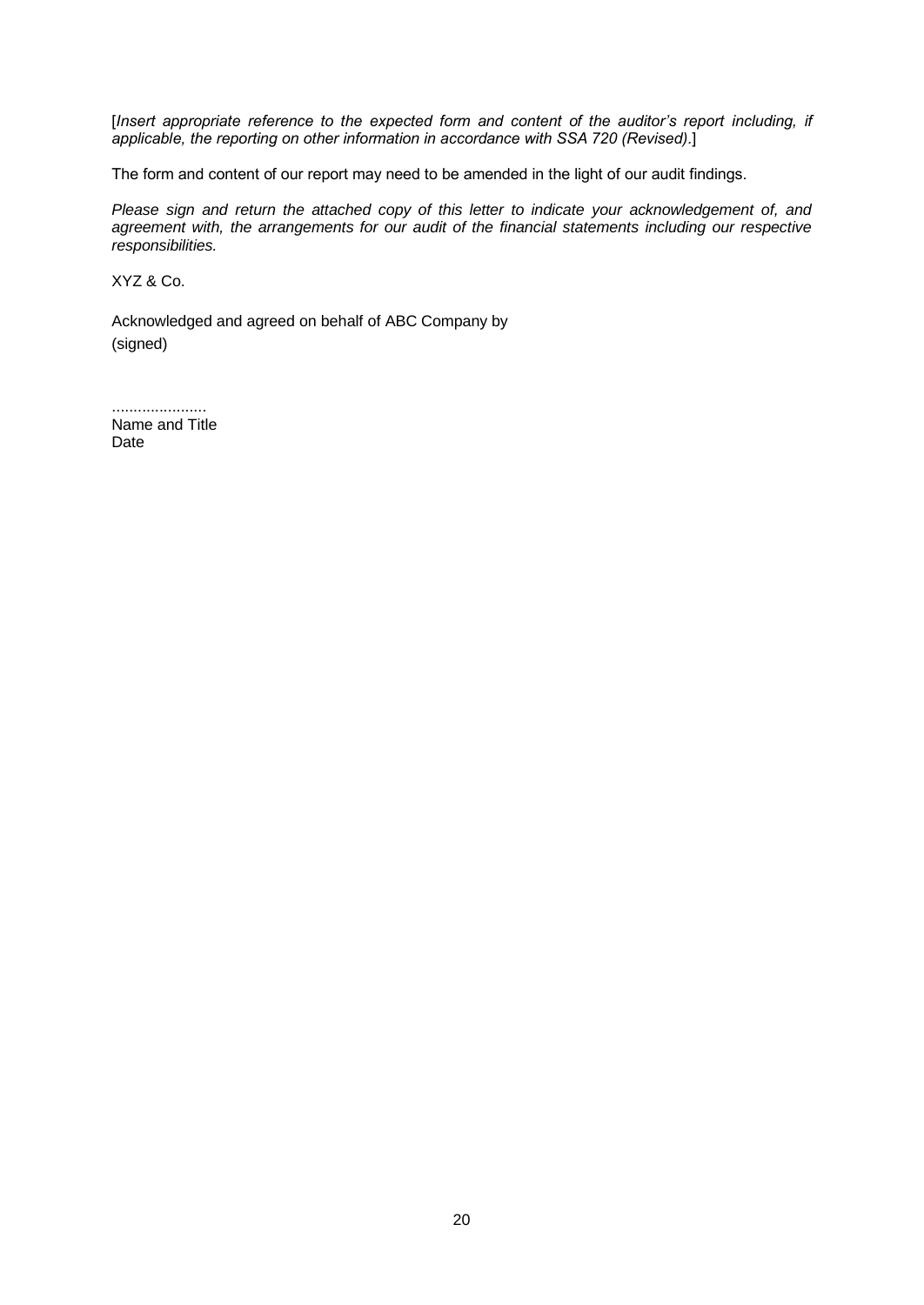## **Determining the Acceptability of General Purpose Frameworks**

### **Jurisdictions that Do Not Have Authorised or Recognised Standards Setting Organisations or Financial Reporting Frameworks Prescribed by Law or Regulation**

- 1. As explained in paragraph A10 of this SSA, when an entity is registered or operating in a jurisdiction that does not have an authorised or recognised standards setting organisation, or where use of the financial reporting framework is not prescribed by law or regulation, management identifies an applicable financial reporting framework. Practice in such jurisdictions is often to use the financial reporting standards established by one of the organisations described in paragraph A8 of this SSA.
- 2. Alternatively, there may be established accounting conventions in a particular jurisdiction that are generally recognised as the financial reporting framework for general purpose financial statements prepared by certain specified entities operating in that jurisdiction. When such a financial reporting framework is adopted, the auditor is required by paragraph 6(a) of this SSA to determine whether the accounting conventions collectively can be considered to constitute an acceptable financial reporting framework for general purpose financial statements. When the accounting conventions are widely used in a particular jurisdiction, the accounting profession in that jurisdiction may have considered the acceptability of the financial reporting framework on behalf of the auditors. Alternatively, the auditor may make this determination by considering whether the accounting conventions exhibit attributes normally exhibited by acceptable financial reporting frameworks (see paragraph 3 below), or by comparing the accounting conventions to the requirements of an existing financial reporting framework considered to be acceptable (see paragraph 4 below).
- 3. Acceptable financial reporting frameworks normally exhibit the following attributes that result in information provided in financial statements that is useful to the intended users:
	- (a) Relevance, in that the information provided in the financial statements is relevant to the nature of the entity and the purpose of the financial statements. For example, in the case of a business enterprise that prepares general purpose financial statements, relevance is assessed in terms of the information necessary to meet the common financial information needs of a wide range of users in making economic decisions. These needs are ordinarily met by presenting the financial position, financial performance and cash flows of the business enterprise.
	- (b) Completeness, in that transactions and events, account balances and disclosures that could affect conclusions based on the financial statements are not omitted.
	- (c) Reliability, in that the information provided in the financial statements:
		- (i) Where applicable, reflects the economic substance of events and transactions and not merely their legal form; and
		- (ii) Results in reasonably consistent evaluation, measurement, presentation and disclosure, when used in similar circumstances.
	- (d) Neutrality, in that it contributes to information in the financial statements that is free from bias.
	- (e) Understandability, in that the information in the financial statements is clear and comprehensive and not subject to significantly different interpretation.